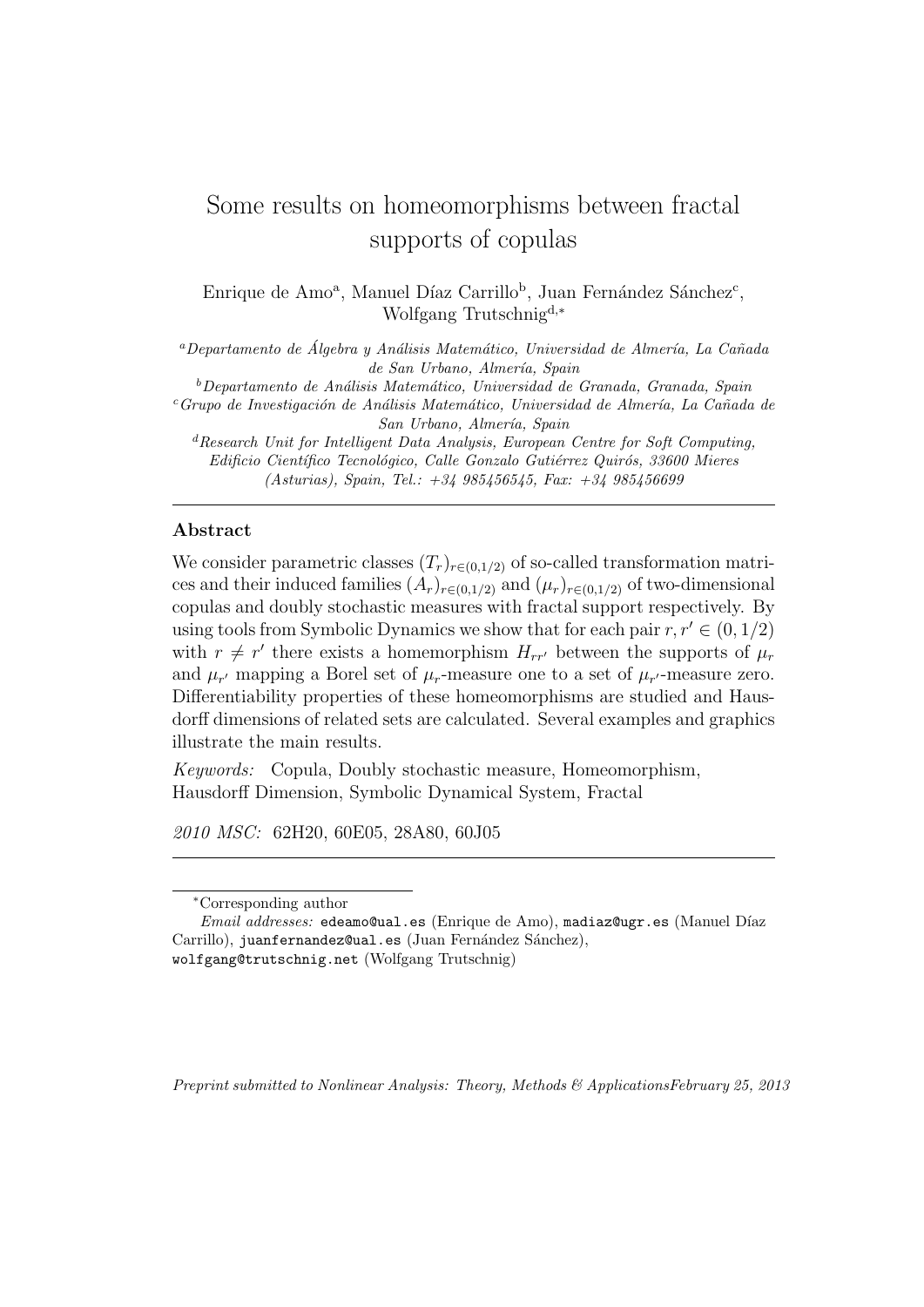#### <sup>1</sup> **1. Introduction**

 The importance of copulas in Probability Theory and Statistics stems from Sklar's well-known theorem (see [3, 23, 27]), stating that every joint distribution function can be decomposed into its marginals and a copula. In case of continuous marginals the copula is unique. Capturing all scale- invariant dependences of continuous random vectors copulas also play a cru- cial role in many applications. For more information about copulas and some of their applications see [20, 23, 26].

 Working with special iterated function systems (IFS) Fredricks et al. [17] 10 constructed families  $(A_r)_{r \in (0,1/2)}$  of two-dimensional copulas with fractal sup-11 ports fulfilling that for every  $d \in (1,2)$  there exists  $r_d \in (0,1/2)$  such that the Hausdorff dimension of the support  $S_{r_d}$  of  $A_{r_d}$  is *d*. Using the fact that the same IFS-construction also works with respect to the strong metric *D*<sup>1</sup> (a metrization of the strong operator topology of the corresponding Markov <sup>15</sup> operators, see [28]) on the space  $\mathcal C$  of two-dimensional copulas Trutschnig and Fern´andez-S´anchez [29] showed that the same result holds for the sub- class of idempotent copulas (idempotent with respect to the star-product 18 introduced by Darsow et al., see [10]). Families  $(A_r)_{r\in(0,1/2)}$  of copulas with fractal support were also studied by the first three authors of the present paper in [1] and, more recently, in [2]. In the latter paper, using techniques from Probability and Ergodic Theory, the authors also discussed properties of subsets of the corresponding fractal supports and constructed mutually singular copulas having the same fractal set as support. Moments of these copulas were discussed in [4].

Charpentier and Juri [9, Remark 3.3] employed families  $(A_r)_{r \in (0,1/2)}$  of the above-mentioned type to study lower tail-dependence copulas (LTDC). Given a copula  $A \in \mathcal{C}$  and  $u, v \in (0, 1]$  the LTCD-copula  $\Phi(A, u, v)$  relative to *A* is the copula relating the conditional distribution function  $(x, y) \mapsto \frac{A(x, y)}{A(u, v)}$ with  $0 < x \leq u \leq 1$  and  $0 < y \leq v \leq 1$  with the corresponding marginal conditional distribution functions  $x \mapsto \frac{A(x,v)}{A(u,v)}$  and  $y \mapsto \frac{A(u,y)}{A(u,v)}$  respectively. In case  $r = 0.1$ , they showed that

$$
\Phi\left(A_{0.1}, 0.2^k, 0.2^k\right) = A_{0.1}
$$

for any  $k \in \mathbb{N}$ , a result easily generalizable to

$$
\Phi\left(A_r, (2r)^k, (2r)^k\right) = A_r
$$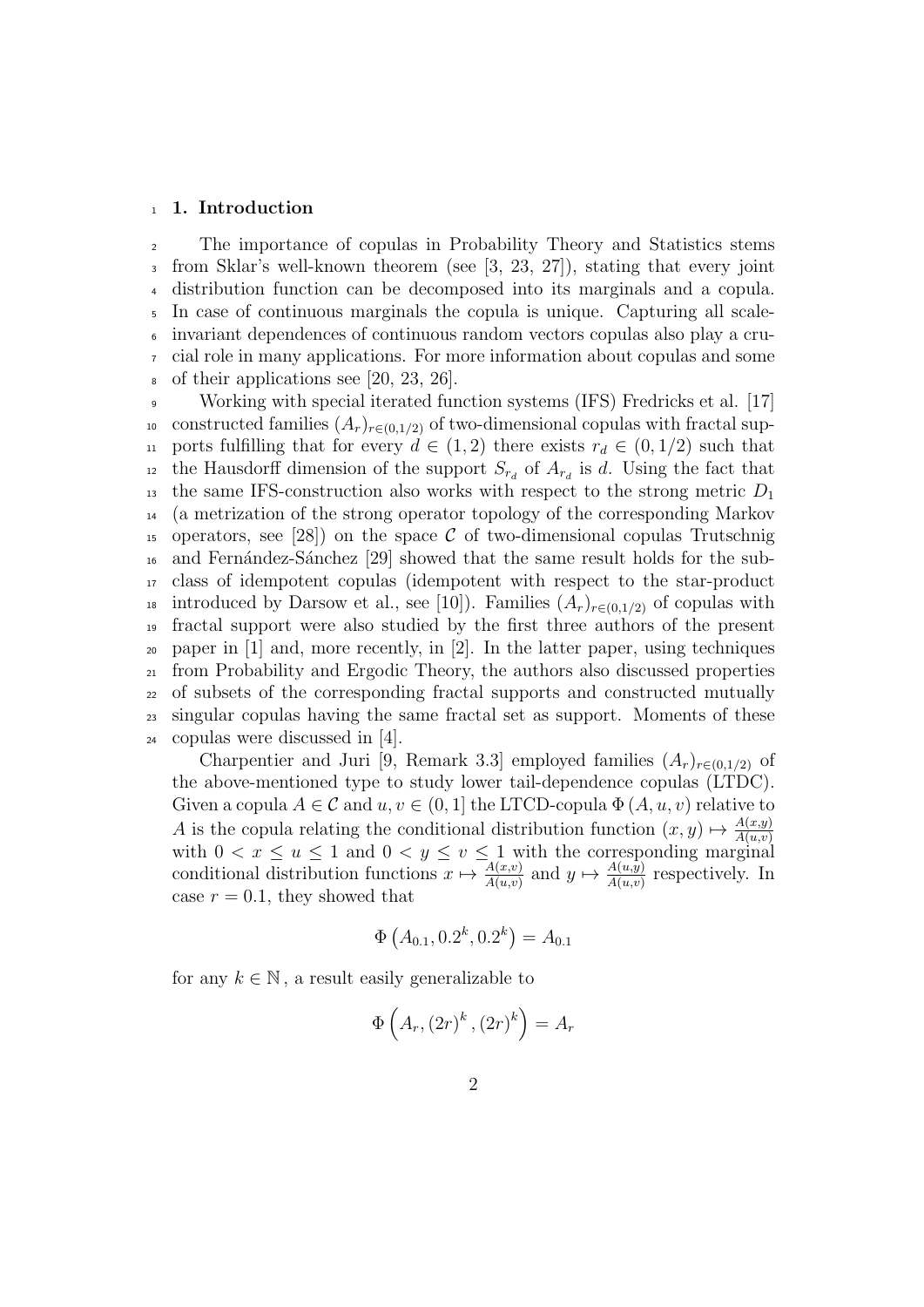25 for every  $r \in (0, 1/2)$ .

In the current paper we consider similar classes of transformation matrices  $(T_r)_{r \in (0,1/2)}$  and the induced families  $(A_r)_{r \in (0,1/2)}$  and  $(\mu_r)_{r \in (0,1/2)}$  of copulas and doubly stochastic measures with fractal supports respectively. We study homeomorphisms  $H_{rr'}$  between the corresponding supports  $S_r$  and  $S_{r'}$  ( $r \neq r'$ ) and characterize  $H_{rr'}$  by a system of functional equations. More importantly, we show that  $H_{rr'}$  maps a Borel set  $\Lambda \subset S_r$  fulfilling  $\mu_r(\Lambda) = 1$ to a set of  $\mu_{r'}$ -measure zero, implying that  $\mu_{r'}$  and the push-forward  $\mu_r^{H_{rr'}}$  of  $\mu_r$  under  $H_{rr'}$  are singular with respect to each other and that we can't find a function  $\varphi : \mathbb{I}^2 \to \mathbb{R}$  such that the equality

$$
\mu_{r'}(H_{rr'}(E)) = \int_E \varphi d\mu_r
$$

<sup>26</sup> holds for each Borel set *E* in  $\mathbb{I}^2 := [0,1]^2$ . As main tool for proving the above mentioned results the strong interrelation between attractors of IFSs and Code Spaces (Symbolic Dynamics) established by the well-known ad-<sup>29</sup> dress map (and its inverse in the totally disconnected setting), see [6, 22], is used. Hausdorff dimensions of related sets are calculated and an Eggleston- Besicovitch-type result studying subsets of *S<sup>r</sup>* with prescribed asymptotic frequencies in their 'addresses' is proved.

 The rest of the paper is organized as follows: Section 2 gathers some nota- tion and preliminaries that will be used in the sequel. Section 3 contains the 35 construction of the homeomorphism  $H_{rr'}$  mentioned before (both in the case <sup>36</sup> that the IFS induced by the transformation matrix  $T_r$  is just touching and in the case that the IFS is totally disconnected) as well as the main results concerning singularity of  $\mu_r^{H_{rr'}}$  with respect to  $\mu_{r'}$ . Section 4 gathers some calculations of the Hausdorff dimensions of related sets. Various graphics illustrate the main results.

### <sup>41</sup> **2. Notation and preliminaries**

I will denote the closed unit interval [0, 1],  $\mathcal{B}(\mathbb{I}^2)$  the Borel *σ*-field in  $\mathbb{I}^2$  $42$ as and  $\lambda_2$  the Lebesgue measure on  $\mathcal{B}(\mathbb{I}^2)$ . A *two-dimensional copula* (*copula*, for short) is a function  $A: \mathbb{I}^2 \to \mathbb{I}$  satisfying (i)  $A(x,0) = A(0,x) = 0$  and 45  $A(x, 1) = A(1, x) = x$  for all  $x \in \mathbb{I}$  as well as (ii)  $A(x_2, y_2) - A(x_1, y_2) -$ <sup>46</sup> *A*(*x*2*, y*1) + *A*(*x*1*, y*1) *≥* 0 for *x*1, *x*2, *y*1, *y*<sup>2</sup> in I fulfilling *x*<sup>1</sup> *≤ x*<sup>2</sup> and *y*<sup>1</sup> *≤*  $y_2$ . Equivalently, a copula is the restriction to  $\mathbb{I}^2$  of a bivariate distribution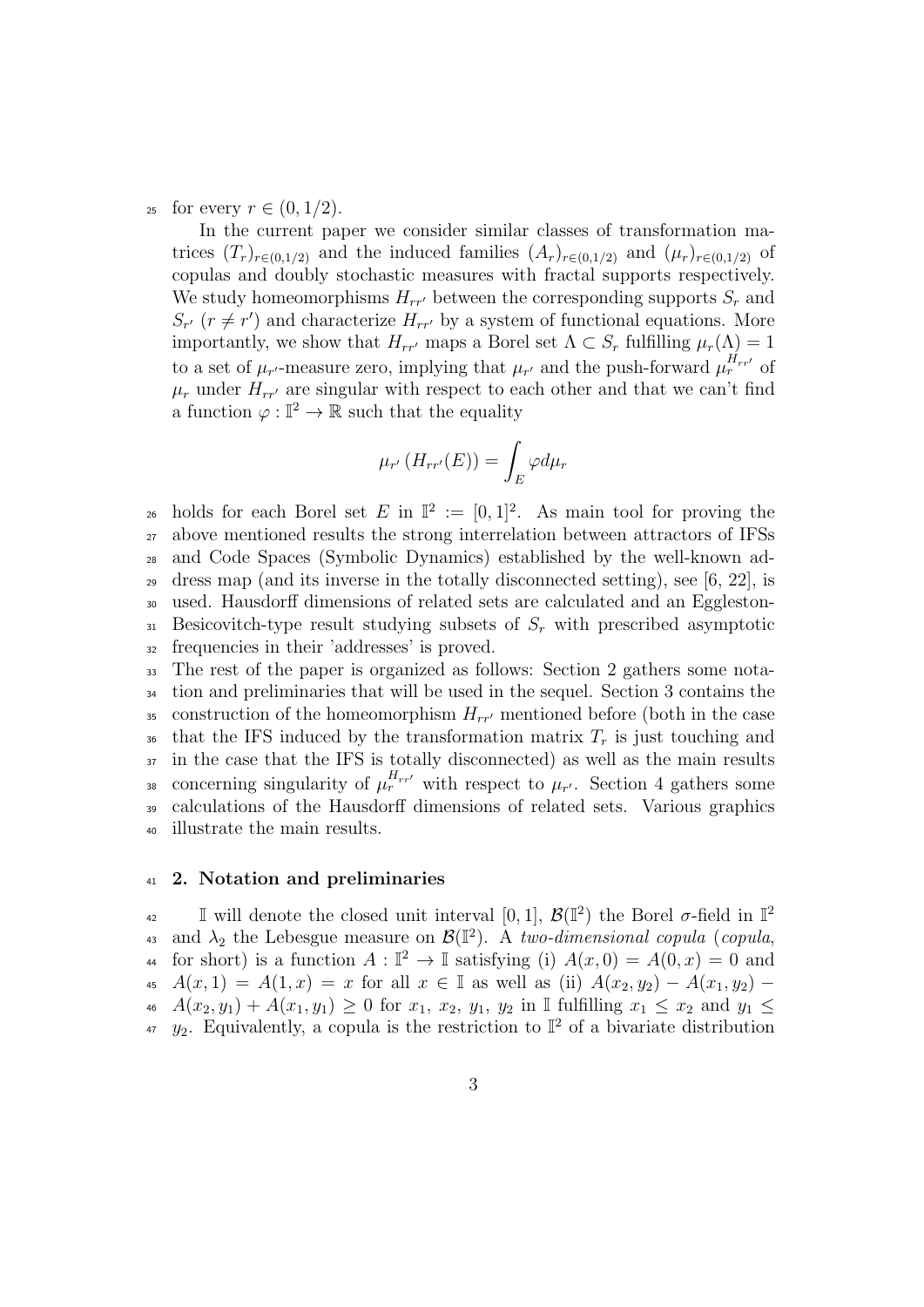<sup>48</sup> function having uniformly distributed marginals on I. The family of all <sup>49</sup> copulas will be denoted by *C*. Π will denote the product copula, *M* the mini-50 mum copula and *W* the copula defined by  $W(x, y) = \max\{x+y-1, 0\}$ . Each 51 copula  $A \in \mathcal{C}$  induces a *doubly stochastic measure*  $\mu_A$  by setting  $\mu_A(R) =$  $V_A(R) := A(x_2, y_2) - A(x_1, y_2) - A(x_2, y_1) + A(x_1, y_1)$  for every rectangle  $R =$  $[\![x_1, x_2]\!] \times [\![y_1, y_2]\!] \subseteq \mathbb{I}^2$  and extending  $\mu_A$  in the standard measure-theoretic way <sup>54</sup> from the semi-ring of all rectangles to full  $\mathcal{B}(\mathbb{I}^2)$ . Doubly stochastic measures <sup>55</sup> may be regarded as natural generalization of doubly stochastic matrices. The  $\epsilon$  family of all doubly stochastic measures on  $\mathbb{I}^2$  will be denoted by  $\mathcal{P}_{\mathcal{C}}$ . The *support* of  $A \in \mathcal{C}$  is the complement of the union of all open subsets of  $\mathbb{I}^2$ 57 58 with  $\mu_A$ -measure zero, i.e. the smallest closed set having full  $\mu_A$ -measure.  $\frac{d}{\infty}$  will denote the uniform distance on C. For further information on copulas <sup>60</sup> we refer to [12, 23, 26].

<sup>61</sup> Before sketching the construction of copulas with fractal support via so-<sup>62</sup> called transformation matrices we recall the definition of an Iterated Function  $\mathfrak{g}_3$  System (IFS) and some main results about IFSs (for more details see [6, 64 14, 22). Suppose for the following that  $(\Omega, \rho)$  is a compact metric space, 65 let  $\mathcal{K}(\Omega)$  denote the family of all non-empty compact subsets of  $\Omega$ ,  $\delta_H$  the 66 Hausdorff metric on  $\mathcal{K}(\Omega)$  and  $\mathcal{P}(\Omega)$  the family of all probability measures <sup>67</sup> on the Borel *σ*-field *B*(Ω). A mapping *w* : Ω *→* Ω is called *contraction* if 68 there exists a constant  $L < 1$  such that  $\rho(w(x), w(y)) \leq L\rho(x, y)$  holds for 69 all *x*, *y* ∈ Ω. A family  $(w_l)_{l=1}^n$  of *n* ≥ 2 contractions on Ω is called *Iterated r*<sup>0</sup> *Function System* (IFS for short) and will be denoted by  $\{\Omega, (w_l)_{l=1}^n\}$ . An *n* IFS together with a vector  $(p_l)_{l=1}^n$  ∈  $(0,1]^n$  fulfilling  $\sum_{l=1}^n p_l = 1$  is called <sup>72</sup> *Iterated Function System with probabilities* (IFSP for short). We will denote *r*<sup>3</sup> IFSPs by  $\{\Omega, (w_l)_{l=1}^n, (p_l)_{l=1}^n\}$ . Every IFSP induces the so-called *Hutchinson r*<sup>4</sup> *operator*  $\mathcal{H}: \mathcal{K}(\Omega) \to \mathcal{K}(\Omega)$ , defined by

$$
\mathcal{H}(Z) := \bigcup_{l=1}^{n} w_i(Z). \tag{1}
$$

It can be shown (see [6, 22]) that  $H$  is a contraction on the compact metric space  $(K(\Omega), \delta_H)$ , so Banach's Fixed Point theorem implies the existence of a unique, globally attractive fixed point  $Z^*$  of  $H$ . Hence, for every  $R \in \mathcal{K}(\Omega)$ , we have

$$
\lim_{n\to\infty}\delta_H(\mathcal{H}^n(R),Z^{\star})=0.
$$

 $\tau$ <sup>5</sup> The *attractor*  $Z^*$  will be called *self-similar* if all contractions in the IFS are  $\pi$  similarities. An IFS  $\{\Omega, (w_l)_{l=1}^n\}$  is called *totally disconnected* (or disjoint)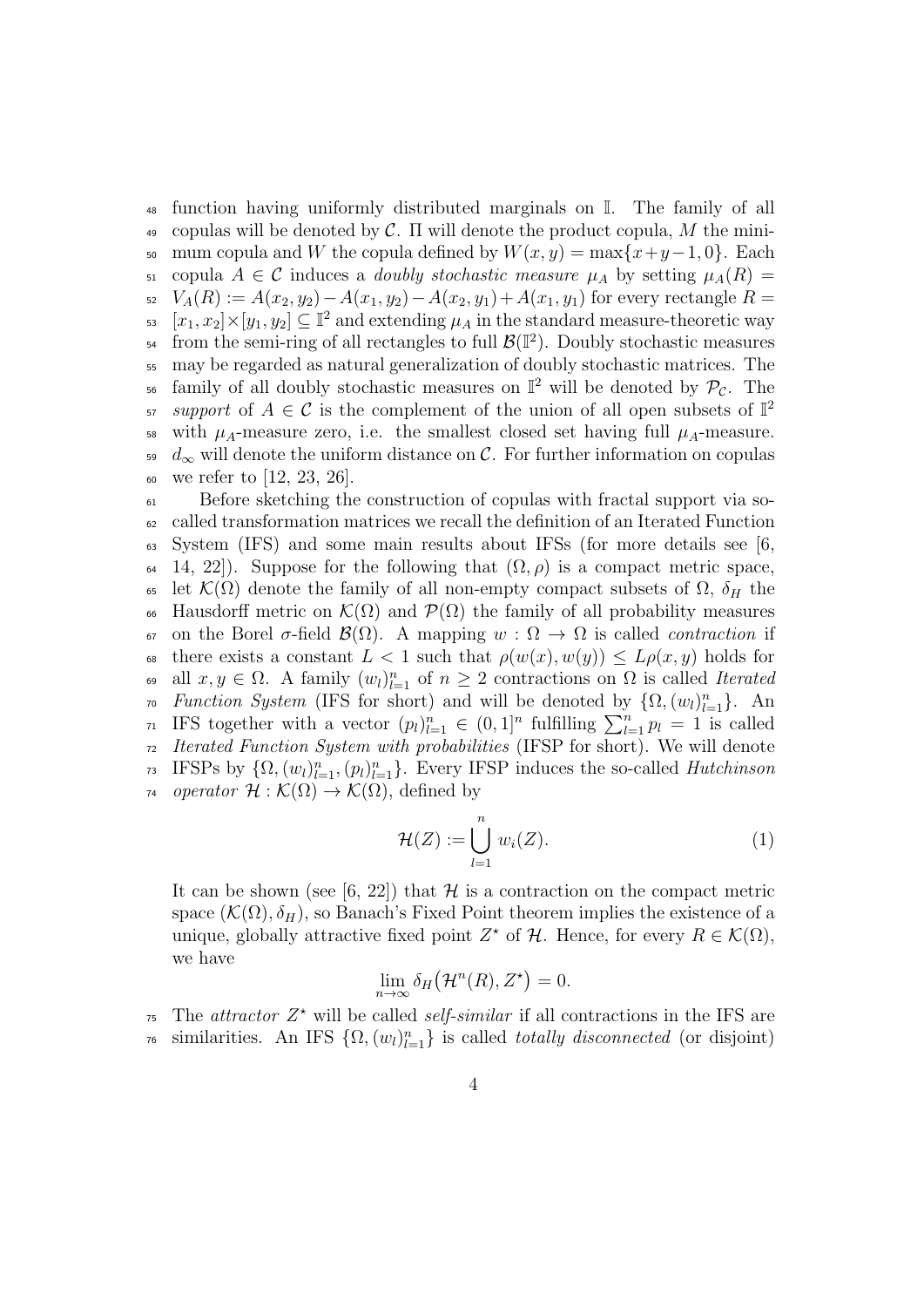*r*<sub>1</sub> if the sets  $w_1(Z^*)$ ,  $w_2(Z^*)$ , ...,  $w_n(Z^*)$  are pairwise disjoint.  $\{\Omega, (w_l)_{l=1}^n\}$  will <sup>78</sup> be called *just touching* if it is not totally disconnected but there exists a 79 non-empty open set  $U \subseteq \Omega$  such that  $w_1(U), w_2(U), \ldots, w_n(U)$  are pairwise 80 disjoint. Additionally to the operator  $H$  every IFSP also induces a (Markov) <sup>81</sup> operator  $V : \mathcal{P}(\Omega) \rightarrow \mathcal{P}(\Omega)$ , defined by

$$
\mathcal{V}(\mu) := \sum_{i=1}^{n} p_i \,\mu^{w_i}.\tag{2}
$$

<sup>82</sup> The so-called *Hutchison metric h* (sometimes also called Kantorovich or 83 Wasserstein metric) on  $\mathcal{P}(\Omega)$  is defined by

$$
h(\mu, \nu) := \sup \left\{ \int_{\Omega} f d\mu - \int_{\Omega} f d\nu : f \in Lip_1(\Omega, \mathbb{R}) \right\}.
$$
 (3)

Hereby  $Lip_1(\Omega,\mathbb{R})$  is the class of all non-expanding functions  $f:\Omega\to\mathbb{R}$ , i.e. functions fulfilling  $|f(x) - f(y)| \le \rho(x, y)$  for all  $x, y \in \Omega$ . It is not difficult to show that *V* is a contraction on  $(\mathcal{P}(\Omega), h)$ , that *h* is a metrization of the topology of weak convergence on  $\mathcal{P}(\Omega)$  and that  $(\mathcal{P}(\Omega), h)$  is a compact metric space (see  $[6, 11]$ ). Consequently, again by Banach's Fixed Point theorem, it follows that there is a unique, globally attractive fixed point  $\mu^* \in \mathcal{P}(\Omega)$  of *V*, i.e. for every *ν*  $\in$  *P*( $Ω$ ) we have

$$
\lim_{n\to\infty} h(\mathcal{V}^n(\nu), \mu^{\star}) = 0.
$$

 $\mu^*$  will be called *invariant measure* - it is well known that the support of  $\mu^*$ 84 is exactly the attractor  $Z^*$ . The measure  $\mu^*$  will be called *self-similar* if  $Z^*$ 85 <sup>86</sup> is self-similar, i.e. if all contractions in the IFSP are similarities.

As mentioned already in the Introduction attractors of IFSs are strongly interrelated with symbolic dynamics via the so-called *address map* (see [6, 22]): For every  $n \in \mathbb{N}$  the *code space of n symbols* will be denoted by  $\Sigma_n$ , i.e.

$$
\Sigma_n := \{1, 2, \dots, n\}^{\mathbb{N}} = \{(k_i)_{i \in \mathbb{N}} : 1 \leq k_i \leq n \,\,\forall i \in \mathbb{N}\,\}.
$$

Bold symbols will denote elements of  $\Sigma_n$ . *σ* will denote the (left-) shift operator on  $\Sigma_n$ , i.e.  $\sigma((k_1, k_2, \ldots)) = (k_2, k_3, \ldots)$ . Define a metric  $\rho$  on  $\Sigma_n$ by setting

$$
\rho(\mathbf{k}, \mathbf{l}) := \begin{cases} 0 & \text{if } \mathbf{k} = 1 \\ 2^{1 - \min\{i : k_i \neq l_i\}} & \text{if } \mathbf{k} \neq 1, \end{cases}
$$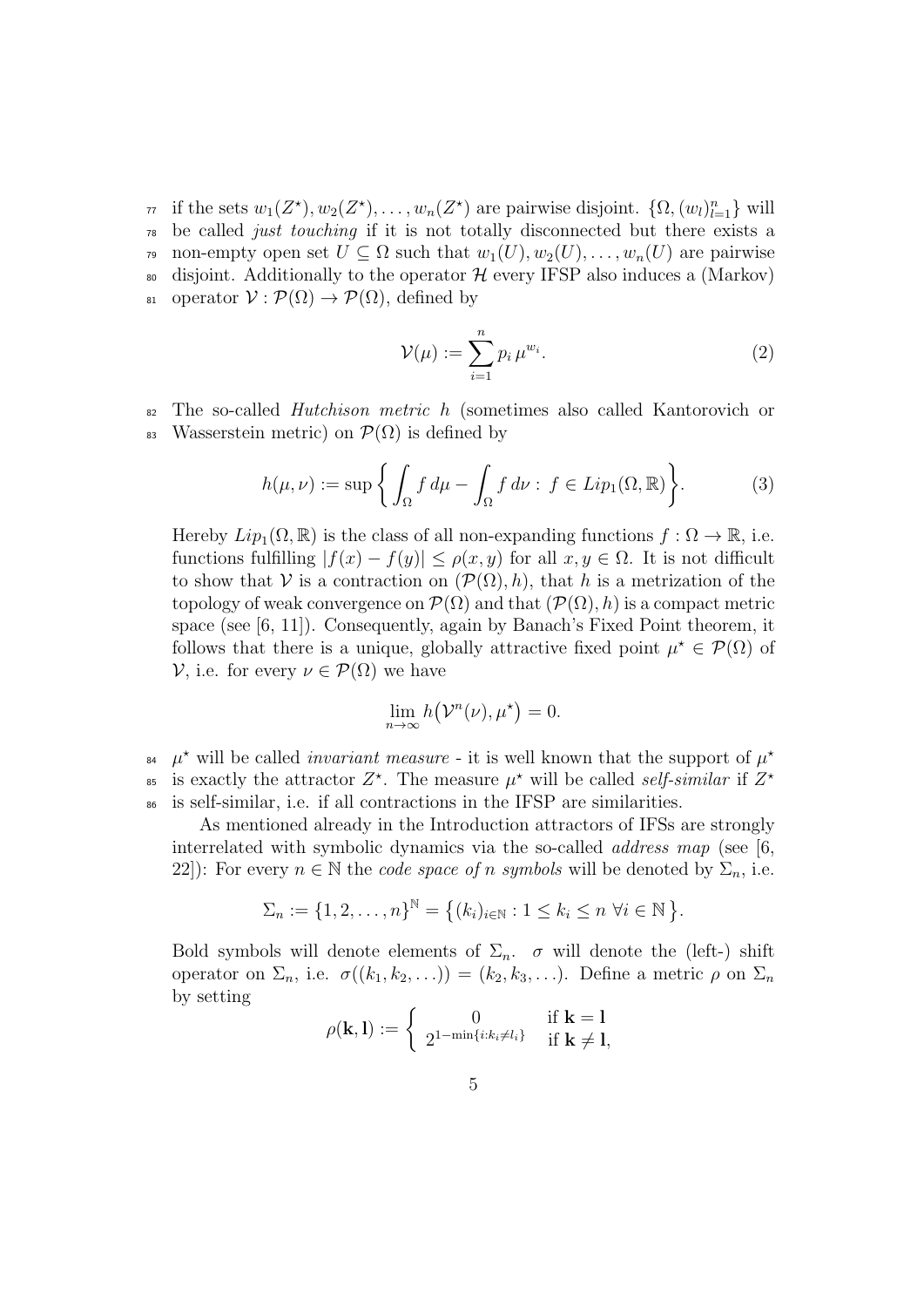<sup>87</sup> then it is straightforward to verify that  $(\Sigma_n, \rho)$  is a compact ultrametric  $\delta$ <sup>88</sup> space and that  $\rho$  is a metrization of the product topology. Suppose now that  $\{\Omega,(w_l)_{l=1}^n\}$  is an IFS with attractor  $Z^*$ , fix an arbitrary  $x \in \Omega$  and define the address map  $G : \Sigma_n \to \Omega$  by

$$
G(\mathbf{k}) := \lim_{m \to \infty} w_{k_1} \circ w_{k_2} \circ \cdots w_{k_m}(x), \tag{4}
$$

91 then (see [22])  $G(\mathbf{k})$  is independent of  $x, G : \Sigma_n \to \Omega$  is Lipschitz continuous <sup>92</sup> and  $G(\Sigma_n) = Z^*$ . Furthermore *G* is injective (and hence a homeomorphism) if and only if the IFS is totally disconnected. Given  $z \in Z^*$  every element of the preimage *G<sup>−</sup>*<sup>1</sup> <sup>94</sup> (*{z}*) will be called *address* of *z*. Considering a IFSP <sup>95</sup>  $\{\Omega, (w_l)_{l=1}^n, (p_l)_{l=1}^n\}$  with attractor  $Z^*$  and invariant measure  $\mu^*$  we can also define a probability measure *P* on  $\mathcal{B}(\Sigma_n)$  by setting

$$
P\Big(\{\mathbf{k}\in\Sigma_n: k_1=i_1, k_2=i_2,\ldots,k_m=i_m\}\Big)=\prod_{j=1}^m p_{i_j}
$$
 (5)

<sup>97</sup> and extending in the standard way to full  $\mathcal{B}(\Sigma_n)$ . According to [22]  $\mu^*$  is the <sup>98</sup> push-forward of *P* via the address map, i.e.  $P^G(B) := P(G^{-1}(B)) = \mu^*(B)$ 99 holds for each  $B \in \mathcal{B}(Z^*)$ .

<sup>100</sup> Throughout the rest of the paper we will consider IFSP induced by so-<sup>101</sup> called *transformation matrices*, for the original definition see [17], for the <sup>102</sup> generalization to the multivariate setting we refer to [29].

**Definition 1 ([17]).** A  $n \times m$ -matrix  $T = (t_{ij})_{i=1...n, j=1...m}$  is called *transfor*-*mation matrix* if it fulfills the following four conditions: (i)  $\max(n, m) \geq 2$ , <sup>105</sup> (ii) all entries are non-negative, (iii)  $\sum_{i,j} t_{ij} = 1$ , and (iv) no row or column has all entries 0.

Given *T* we define the vectors  $(a_j)_{j=0}^m$ ,  $(b_i)_{i=0}^n$  of cumulative column and row 108 sums by  $a_0 = b_0 = 0$  and

$$
a_j = \sum_{j_0 \le j} \sum_{i=1}^n t_{ij} \quad j \in \{1, ..., m\}
$$
  

$$
b_i = \sum_{i_0 \le i} \sum_{j=1}^m t_{ij} \quad i \in \{1, ..., n\}.
$$

Since *T* is a transformation matrix both  $(a_j)_{j=0}^m$  and  $(b_i)_{i=0}^n$  are strictly increasing and  $R_{ji} := [a_{j-1}, a_j] \times [b_{i-1}, b_i]$  are compact non-empty rectangles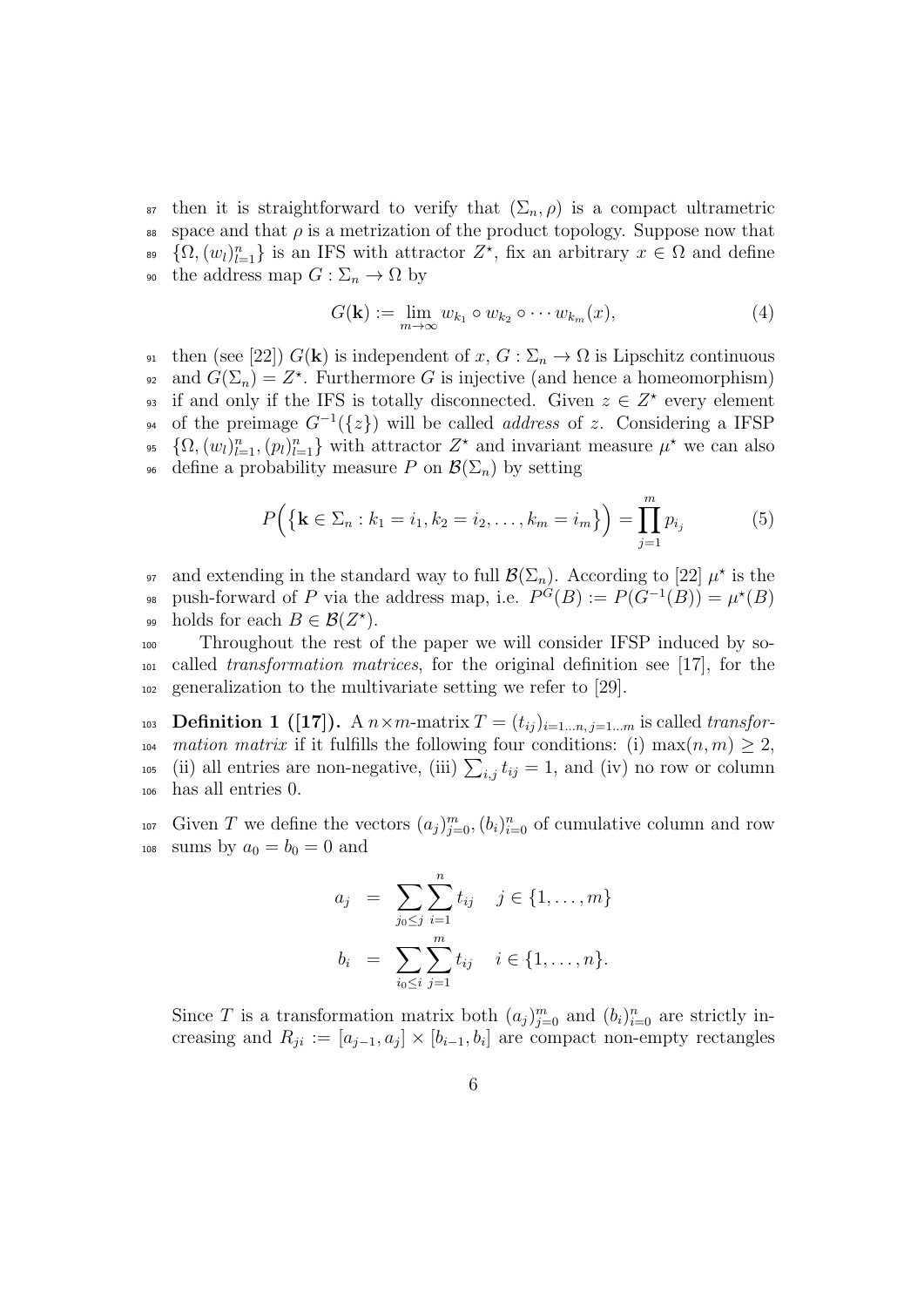for every  $j \in \{1, ..., m\}$  and  $i \in \{1, ..., n\}$ . Set  $\tilde{I} := \{(i, j) : t_{ij} > 0\}$ and consider the IFSP  $\{\mathbb{I}^2, (w_{ji})_{(i,j)\in\widetilde{I}}, (t_{ij})_{(i,j)\in\widetilde{I}}\}$ , whereby the contraction  $w_{ji}: \mathbb{I}^2 \to R_{ji}$  is defined by

$$
w_{ji}(x, y) = (a_{j-1} + x(a_j - a_{j-1}), b_{i-1} + x(b_i - b_{i-1})).
$$

The induced operator  $\mathcal{V}_T$  on  $\mathcal{P}(\mathbb{I}^2)$  is defined by

$$
\mathcal{V}_T(\mu) := \sum_{j=1}^m \sum_{i=1}^n t_{ij} \,\mu^{w_{ji}} = \sum_{(i,j)\in \widetilde{I}} t_{ij} \,\mu^{w_{ji}} \tag{6}
$$

- 110 and it is straightforward to see that  $V_T$  maps  $P_c$  into itself so we can view  $v_T$  also as operator on C (see [17]). According to the before-mentioned facts there is exactly one copula  $A^{\star}_{T} \in \mathcal{C}$ , to which we will refer to as *invariant copula*, such that  $V_T(\mu_{A_T^*}) = \mu_{A_T^*}$  holds. Considering the conditions
- <sup>114</sup> **(i)** *T* contains at least one zero,
- <sup>115</sup> **(ii)** For each non-zero entry of *T* the row and column sums through for that <sup>116</sup> entry are equal,
- $_{117}$  (iii) There is at least one row or column of T with two non-zero entries,

the following results hold (again see [17]): If *T* fulfills Condition (i) then  $A^{\star}_{T}$ 118 is singular with respect to the Lebesgue measure  $\lambda_2$ .  $A_T^*$  is self-similar if T <sup>120</sup> satisfies Condition (ii). If *T* satisfies Conditions (i) and (iii) the support of <sup>121</sup>  $A_T^*$  is a fractal with Hausdorff dimension between 1 and 2. As mentioned 122 in the Introduction, for each  $d \in (1,2)$  there exists a copula  $A \in \mathcal{C}$  whose <sup>123</sup> support is a fractal with Hausdorff dimension *d*. We use Mandelbrot's original <sup>124</sup> definition of a *fractal set* as a set whose topological dimension is lower than <sup>125</sup> its Hausdorff dimension (for basic properties concerning Hausdorff dimension <sup>126</sup> and other notions that are useful to express fractal properties of sets, we refer  $127$  to [14, 16]). For the analogous result on the subclass of idempotent copulas  $128$  we refer to [29].

#### <sup>129</sup> **3. Support homeomorphisms**

In this section we will mainly work with the following family  $(T_r)_{r \in (0,1/2)}$ <sup>131</sup> of transformation matrices already used in [4, 17]:

$$
T_r = \begin{pmatrix} r/2 & 0 & r/2 \\ 0 & 1 - 2r & 0 \\ r/2 & 0 & r/2 \end{pmatrix}
$$
 (7)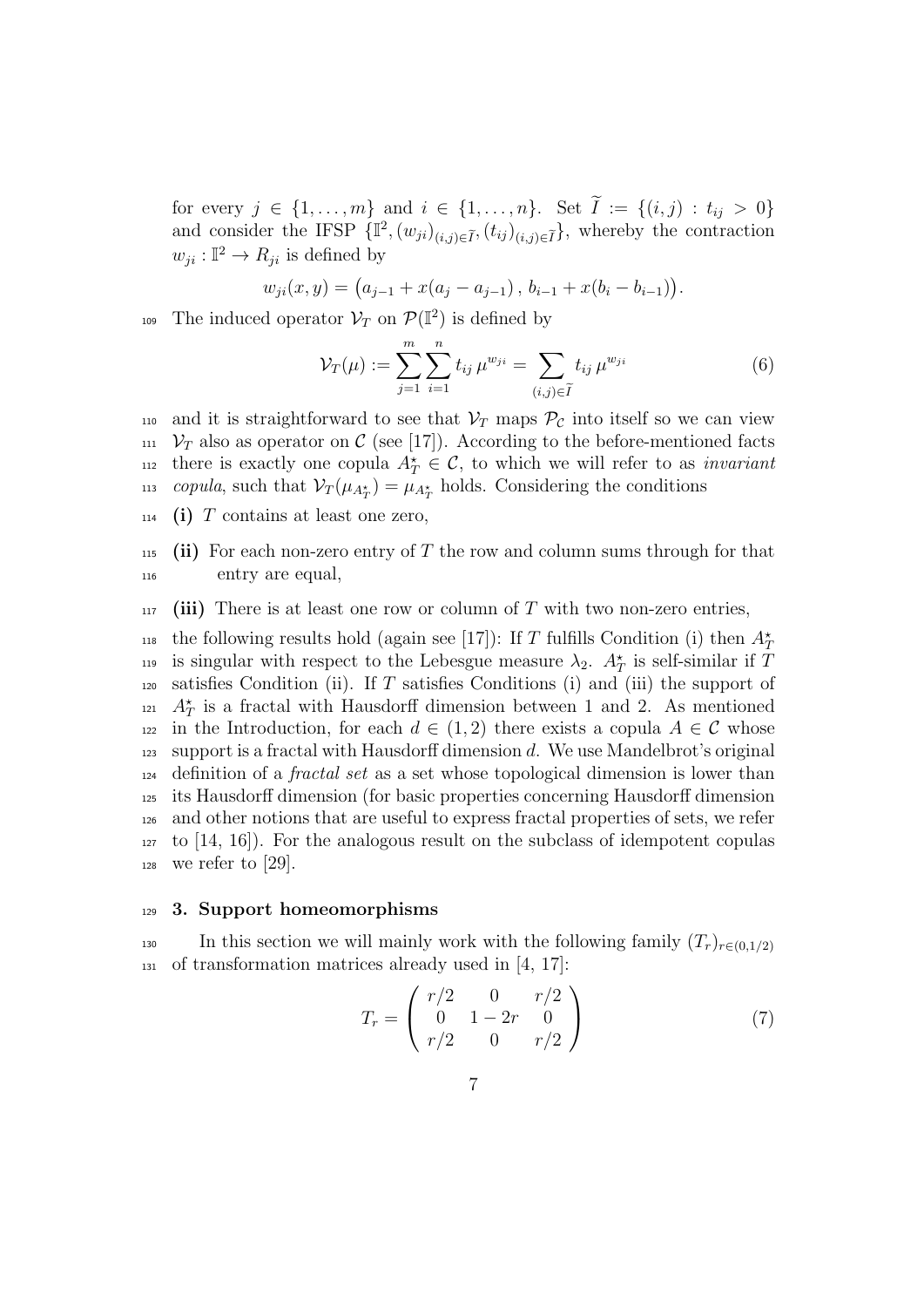Setting  $A_r := A_{T_r}^*$  as well as  $\mu_r = \mu_{T_r}^*$  for every  $r \in (0, 1/2)$  and using the results mentioned in the previous section, it follows immediately that  $\mu_r \in \mathcal{P}_c$  is self-similar and that  $\mu_r$  has fractal support. Furthermore (see [17]) for every  $d \in (1,2)$  there exists exactly one  $r_d \in (0,1/2)$  such that the Hausdorff dimension of the support  $S_{r_d}$  of  $A_{r_d}$  is *d*. We will rename the contractions induced by *T<sup>r</sup>* as

$$
w^r_1:=w^r_{11},\,w^r_2:=w^r_{13},\,w^r_3:=w^r_{31},\,w^r_4:=w^r_{33},\,w^r_5:=w^r_{22}
$$

<sup>132</sup> and set  $Q_i^r = w_i^r(\mathbb{I}^2)$  as well as  $S_r^i = Q_r^i \cap S_r$  for every  $i \in \{1, \ldots, 5\}$ . In the sequel we will also write  $w_i$  instead of  $w_i^r$  etc., if no confusion can arise which <sup>134</sup> *r* is meant. Figure 1 depicts the densities of  $V_{T_r}^5(\Pi)$  for the cases  $r = 1/4$  and  $r = 1/3$ , Figure 2 the copula  $V_{T_r}^5(\Pi)$  and its density for  $r = 1/3$ . Due to the



Figure 1: Image plot of the (natural) logarithm of the density of  $\mathcal{V}_{T_r}^5(\Pi)$  for  $r = 1/4$  (left) and  $r = 1/3$  (right).

135

136 fact that the IFS induced by  $T_r$  is just-touching there can not be many points <sup>137</sup> with more than one address - the following result holds (by a slight misuse <sup>138</sup> of notation we will write  $G_r^{-1}(x, y)$  instead of  $G_r^{-1}(\{(x, y)\})$  in the sequel):

**Lemma 2.** *Consider the family*  $(T_r)_{r \in (0,1/2)}$  *defined according to (7) and fix*  $r \in (0, 1/2)$ . Then all but countable many points in  $S_r$  have a unique  $G_r$ *address. For every point*  $(x, y)$  *without unique*  $G_r$ -address there exists a nat-*ural number n and*  $k_1, k_2, \ldots, k_n \in \{1, 2, \ldots, 5\}$  *such that exactly one of the*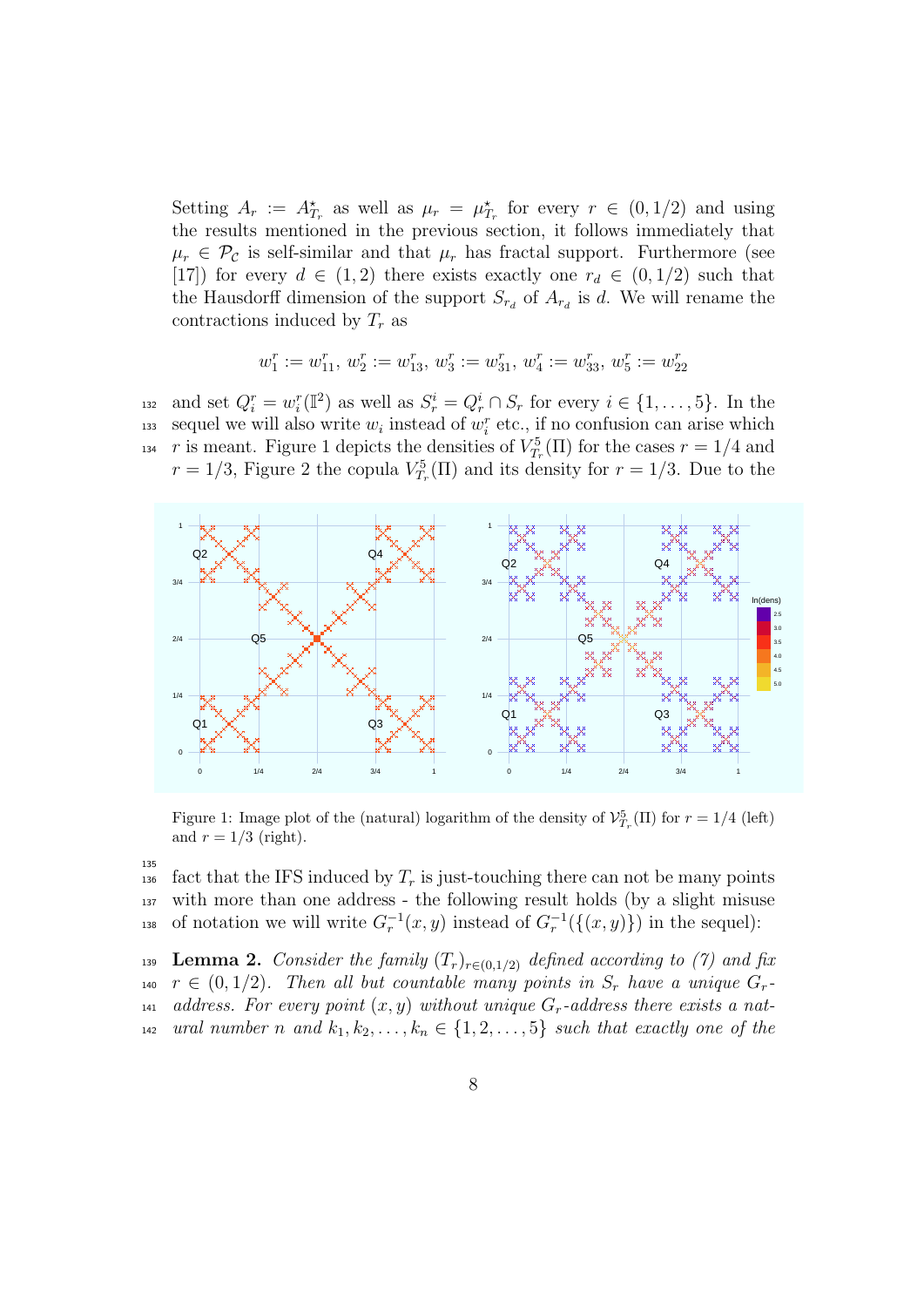<sup>143</sup> *following four situations holds:*

$$
(S1) Gr-1(x, y) = \{(k1,..., kn, 5, 1, 1, 1, ...), (k1,..., kn, 1, 4, 4, 4, ...)\}
$$
  
\n
$$
(S2) Gr-1(x, y) = \{(k1,..., kn, 5, 4, 4, 4, ...), (k1,..., kn, 4, 1, 1, 1, ...)\}
$$
  
\n
$$
(S3) Gr-1(x, y) = \{(k1,..., kn, 5, 2, 2, 2, ...), (k1,..., kn, 2, 3, 3, 3, ...)\}
$$
  
\n
$$
(S4) Gr-1(x, y) = \{(k1,..., kn, 5, 3, 3, 3, ...), (k1,..., kn, 3, 2, 2, 2, ...)\}
$$

**Proof:** Note that for every  $\mathbf{k} \in \Sigma_5$  we have

$$
G_r(\mathbf{k}) = w_{k_1}(G_r(\sigma \mathbf{k})).
$$
\n(9)

Since  $(0,0)$  is a fixed point of  $w_1$  and  $(0,0) \notin \bigcup_{i=2}^5 S_r^i$  we directly get that  $(1, 1, \ldots)$  is the unique *G*<sub>*r*</sub>-address of  $(0, 0)$ .  $G_r^{-1}(0, 1) = \{(2, 2, \ldots)\}\$ as well as  $G_r^{-1}(1,0) = \{(3,3,\ldots)\}\$ and  $G_r^{-1}(1,1) = \{(4,4,\ldots)\}\$ follows analogously.  $(r,r) = w_1(1,1) = w_5(0,0)$  implies  $G_r^{-1}(r,r) \subseteq \{(5,1,1,1,\ldots),(1,4,4,4,\ldots)\}\$ from which, applying  $(9)$  together with the fact that  $(0,0)$  and  $(1,1)$  have unique addresses

$$
G_r^{-1}(r,r) = \{(5,1,1,1,\ldots),(1,4,4,4,\ldots)\}
$$

<sup>145</sup> follows. Proceeding in the same manner we get

$$
G_r^{-1}(1-r, 1-r) = \{(5, 4, 4, 4, \ldots), (4, 1, 1, 1, \ldots)\}
$$
  
\n
$$
G_r^{-1}(r, 1-r) = \{(5, 2, 2, 2, \ldots), (2, 3, 3, 3, \ldots)\}
$$
  
\n
$$
G_r^{-1}(1-r, r) = \{(5, 3, 3, 3, \ldots), (3, 2, 2, 2, \ldots)\}.
$$

<sup>146</sup> Having this, again using (9) and the fact that (0*,* 0) and (1*,* 1) have unique <sup>147</sup> addresses yields, firstly,

$$
G_r ((k_1, ..., k_n, 5, 1, 1, 1, ...)) = (w_{k_1} \circ ... \circ w_{k_n} \circ w_5) (0, 0)
$$
  

$$
= (w_{k_1} \circ ... \circ w_{k_n} \circ w_1) (1, 1)
$$
  

$$
= G_r ((k_1, ..., k_n, 1, 4, 4, 4, ...))
$$

implying that  $(x, y) = G_r((k_1, \ldots, k_n, 5, 1, 1, 1, \ldots))$  has at least two addresses and, secondly, that there can not be more than two. The other three situations (S2-S4) in (8) follow in the same manner.

Finally suppose that a point  $(x, y) \in S_r$  has two addresses  $\mathbf{k}, \mathbf{l} \in \Sigma_5$ . Setting  $j := \min\{i \in \mathbb{N} : k_i \neq l_i\}$  and once more using (9) it follows that

$$
G_r((k_j, k_{j+1}, \ldots)) = G_r((l_j, l_{j+1}, \ldots)) \in \{(r, r), (1-r, 1-r), (r, 1-r), (1-r, r)\},\
$$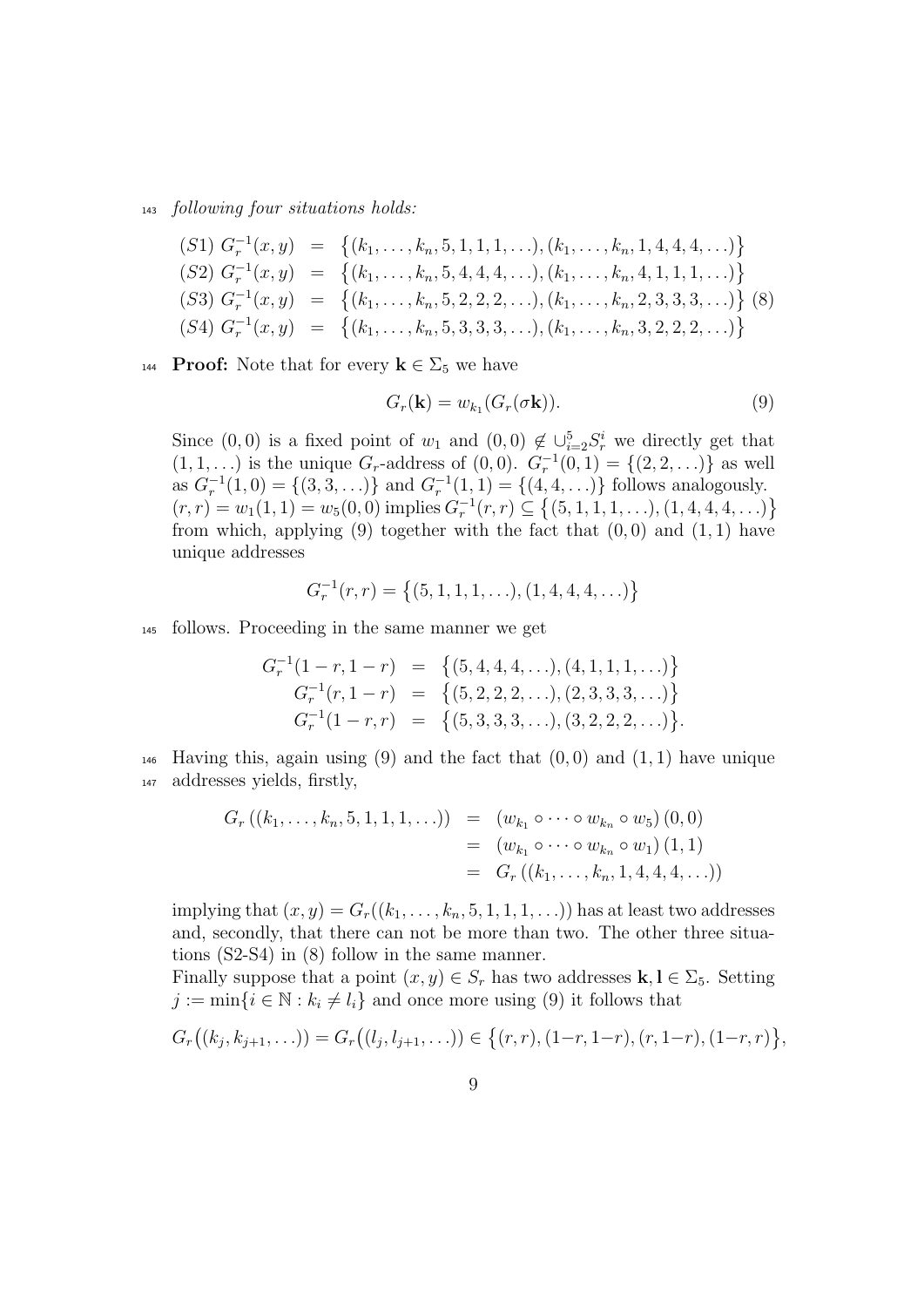

Figure 2: Image plot of the (natural) logarithm of the density of  $\mathcal{V}_{T_r}^5(\Pi)$  (left) and image plot of the copula  $\mathcal{V}_{T_r}^5(\Pi)$  (right) for  $r = 1/3$  (white/gray lines depict contours).

 $_{148}$  which completes the proof.

Consider now  $r, r' \in (0, 1/2)$  with  $r \neq r'$ . For every  $(x, y) \in S_r$  the address <sup>150</sup> map  $G_{r'} : \Sigma_5 \to S_{r'}$  maps all possible  $G_r$ -addresses  $G_r^{-1}(x, y)$  of  $(x, y)$  to the  $s<sub>151</sub>$  same point  $S_{r'}$ . Hence assigning

$$
(x, y) \mapsto H_{rr'}(x, y) := G_{r'}(G_r^{-1}(x, y))
$$
\n(10)

defines a mapping  $H_{rr'}$ :  $S_r \to S_{r'}$  easily seen to be bijective.  $H_{rr'}$  is also <sup>153</sup> continuous - the following theorem holds:

154 **Theorem 3.** *Consider the family*  $(T_r)_{r \in (0,1/2)}$  *defined according to (7). Then for every pair*  $r, r' \in (0, 1/2)$  *the mapping*  $H_{rr'}$  *defined according to (10) is a* <sup>156</sup> *homeomorphism.*

**Proof:** We will show that  $H_{rr'}$  is continuous at every point  $(x, y)$  of  $S_r$ . 158 Suppose that  $(\mathbf{k}^n)_{n \in \mathbb{N}}$  is a sequence in  $\Sigma_5$  such that  $(x_n, y_n) \to (x, y)$  for  $(x_n, y_n) = G_r(\mathbf{k}^n)$ . Consider the following two cases: (a) If  $(x, y)$  has a 160 unique  $G_r$ -address **k** then  $(x, y) \in S_r^{k_1} \setminus \bigcup_{j \neq k_1} S_r^j$  and it follows immediately that there exists an index  $n_1$  such that  $k_1^n = k_1$  for all  $n \geq n_1$ . Obviously <sup>162</sup>  $G_r(\sigma^j \mathbf{k})$  has a unique address for every  $j \in \mathbb{N}$  too, so, using  $G_r(\mathbf{k}) = w_{k_1} \circ$  $w_{k_i}(G_r(\sigma^i\mathbf{k}))$ , we can find another index  $n_2 > n_1$  such that  $k_2^n = k_2$ for all  $n \geq n_2$ . Proceeding in the same manner shows  $\rho(\mathbf{k}^n, \mathbf{k}) \to 0$  for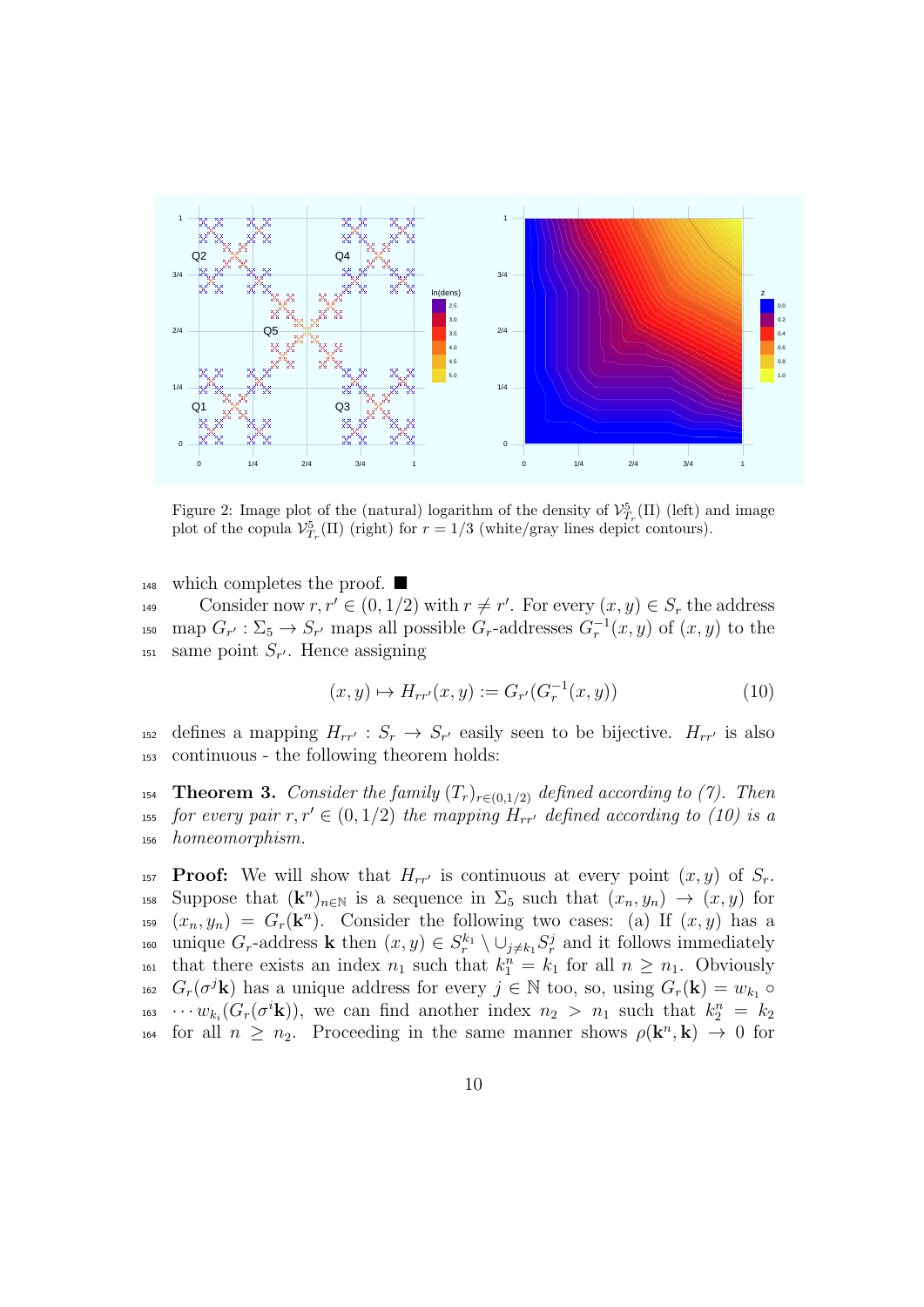$n \to \infty$  which, using continuity of  $G_{r'}$ , in turn implies  $\lim_{n\to\infty} H_{rr'}(x_n, y_n) =$ *H*<sub>*rr'*</sub> $(x, y)$ . (b) Suppose that  $(x, y)$  has two addresses  $(k_1, \ldots, k_l, 5, 1, 1, 1, \ldots)$  $\alpha$ <sup>167</sup> and  $(k_1, \ldots, k_l, 1, 4, 4, 4, \ldots)$ . Applying similar arguments we can show that there exists an index  $n_0$  such that for each  $n > n_0$  the address  $\mathbf{k}^n$  is of the 169 form  $(k_1, \ldots, k_l, 5, \ast, \ast, \ast, \ldots)$  or  $(k_1, \ldots, k_l, 1, \ast, \ast, \ast, \ldots)$ . Hence, using the <sup>170</sup> fact that all corners of the unit square have unique addresses and proceed <sup>171</sup> like in case (a), it follows that  $H_{rr'}$  is continuous at  $(x, y)$ . Completely the  $172$  same line of argumentation shows that  $H_{rr'}$  is also continuous in all points  $173$  falling in categories (S2)-(S4) of Lemma 2. As continuous bijection on the <sup>174</sup> compact metric space  $S_r$   $H_{rr'}$  is a homeomorphism, which completes the 175 proof.  $\blacksquare$ 

176 **Remark 4.** An alternative way for proving that  $H_{rr'}$ :  $S_r \to S_{r'}$  is a homeo-<sup>177</sup> morphism without thinking much about possible double address would be 178 the following: Define an equivalence relation  $\sim$  on  $\Sigma_5^2$  by setting  $\sigma \sim \vartheta$  :⇔ 179  $G_r(\mathbf{k}) = G_r(\mathbf{l})$  and consider the quotient space  $\Sigma_5/\sim$  with the quotient topo-180 logy. *π* will denote the projection from  $\Sigma_5$  to  $\Sigma_5/\sim$ . According to [8] the quo-181 tient topology  $\mathcal{O}_\sim$  is metrizable and the resulting quotient space  $(\Sigma_5/\sim,\rho_\sim)$ is compact again. Furthermore the new mapping  $G_r^{\sim} : \Sigma_5/\sim \rightarrow S_r$ , defined <sup>183</sup> via  $G_r^{\sim}([\sigma]) := G_r(\pi^{-1}([\sigma]))$ , is a bijection and continuous, hence a homeo-<sup>184</sup> morphism.



185 Since  $\sim$  does not depend on the concrete choice of *r* we directly get that  $S_r$ and  $S_{r'}$  are homeomorphic, which, considering  $H_{rr'} = G_{r'}^{\sim} \circ (G_r^{\sim})^{-1}$ , completes <sup>187</sup> the proof.

The homeomorphism  $H_{rr'}$  can also be characterized through a system of <sup>189</sup> functional equations - the following result holds:

**Theorem 5.** *Consider the family*  $(T_r)_{r \in (0,1/2)}$  in (7). Then, for every pair  $r, r' \in (0, 1/2)$ *,*  $H_{rr'}$  defined according to (10) is the unique bounded function  $h: S_r \to \mathbb{R}^2$  *satisfying* 

$$
h \circ w_i^r(x, y) = w_i^{r'} \circ h(x, y) \tag{11}
$$

193 *for all*  $i \in \{1, \ldots, 5\}$ *.*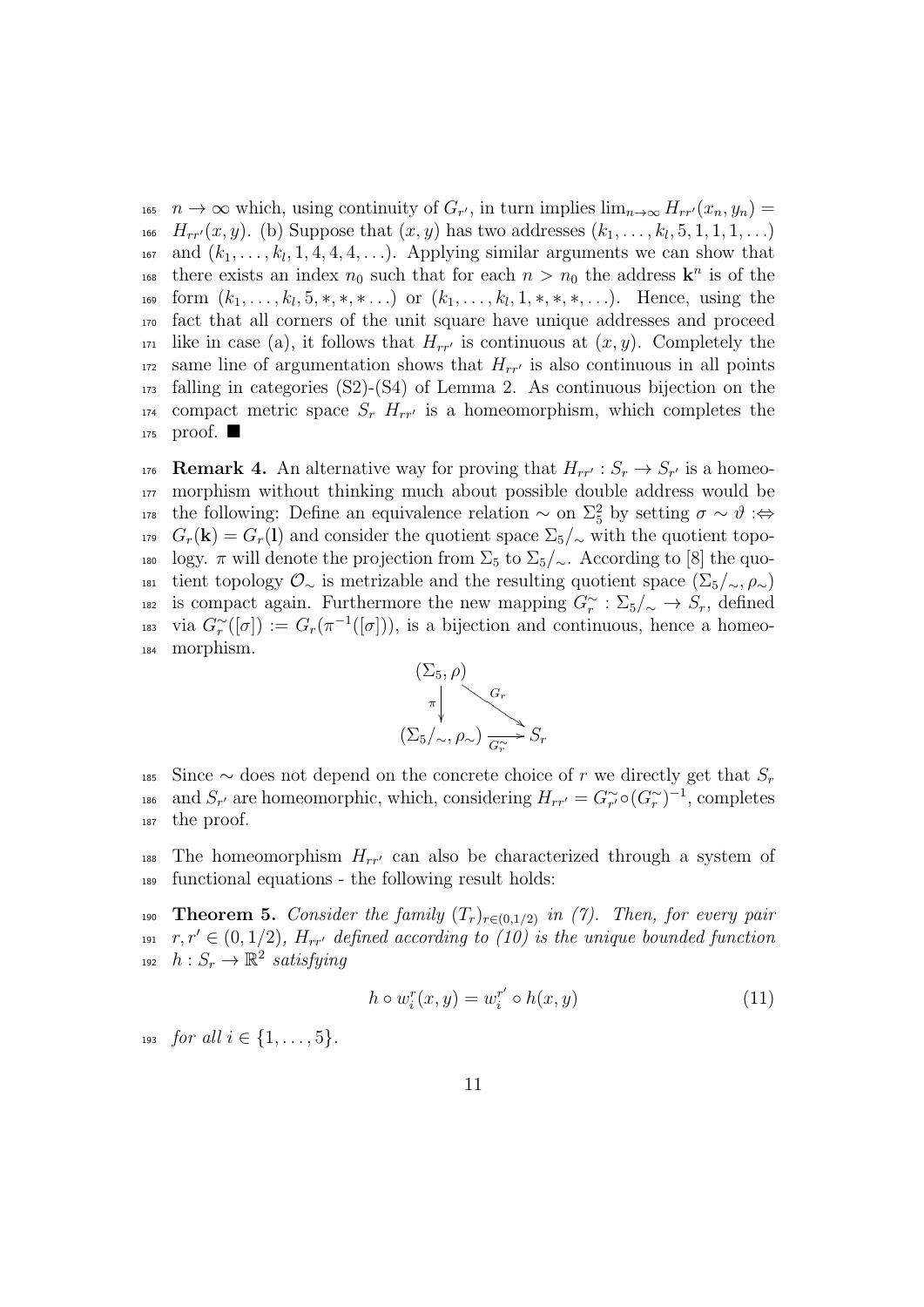**Proof:** Note that  $(11)$  is equivalent to

$$
\begin{cases}\nh(rx, ry) = r'h(x, y) \\
h(rx, 1 - r + ry) = (0, 1 - r') + r'h(x, y) \\
h(1 - r + rx, ry) = (1 - r', 0) + r'h(x, y) \\
h(1 - r + rx, 1 - r + ry) = (1 - r', 1 - r') + r'h(x, y) \\
h(r + (1 - 2r)x, r + (1 - 2r)y) = (r, r) + (1 - 2r')h(x, y).\n\end{cases}
$$

Direct calculations show that  $H_{rr}$ <sup>*c*</sup> satisfies the above equalities. To prove that  $H_{rr'}$  is the only solution we proceed as follows: Consider the Banach space  $(B(S_r), \|\cdot\|_{\infty})$  of all  $\mathbb{R}^2$ -valued bounded functions on  $S_r$  with  $||f||_{\infty} = \sup_{z \in S_r} ||f(z)||_2$  ( $|| \cdot ||_2$  denoting the Euclidean norm) and apply the Contraction Mapping Theorem to  $\Phi: B(S_r) \to B(S_r)$ , defined by

$$
\Phi(h)(x, y) = r'h\left(\frac{x}{r}, \frac{y}{r}\right) \qquad \text{if } (x, y) \in S_r^1 \n\Phi(h)(x, y) = (0, 1 - r') + r'h\left(\frac{x}{r}, \frac{y+r-1}{r}\right) \qquad \text{if } (x, y) \in S_r^2 \n\Phi(h)(x, y) = (1 - r', 0) + r'h\left(\frac{x+r-1}{r}, \frac{y}{r}\right) \qquad \text{if } (x, y) \in S_r^3 \n\Phi(h)(x, y) = (1 - r', 1 - r') + r'h\left(\frac{x+r-1}{r}, \frac{y+r-1}{r}\right) \qquad \text{if } (x, y) \in S_r^4 \n\Phi(h)(x, y) = (r, r) + (1 - 2r')h\left(\frac{x-r}{1-2r}, \frac{y-r}{1-2r}\right) \qquad \text{if } (x, y) \in S_r^5. \blacksquare
$$

194 Although being a homeomorphism the push-forward  $\mu_r^{H_{rr'}}$  of  $\mu_r$  via  $H_{rr'}$  is 195 very different from  $\mu_{r'}$ :

196 **Theorem 6.** *Consider the family*  $(T_r)_{r \in (0,1/2)}$  *defined according to (7) and* <sup>197</sup> fix  $r, r' \in (0, 1/2)$  with  $r \neq r'$ . Then the measures  $\mu_r^{H_{rr'}}$  and  $\mu_{r'}$  on  $\mathcal{B}(S_{r'})$ <sup>198</sup> *are singular with respect to each other.*

**Proof:** According to [2, Cor. 3.8] the set  $M_{r'} \in \mathcal{B}(S_{r'})$  of points  $(x, y) \in S_{r'}$ 200 whose  $G_{r'}$ -address **k** ∈  $\Sigma_5$  fulfills

$$
\begin{cases}\n\lim_{n\to\infty} \frac{\text{Card}\{i\leq n: k_i=1\}}{n} = r'/2\\ \n\lim_{n\to\infty} \frac{\text{Card}\{i\leq n: k_i=2\}}{n} = r'/2\\ \n\lim_{n\to\infty} \frac{\text{Card}\{i\leq n: k_i=3\}}{n} = r'/2\\ \n\lim_{n\to\infty} \frac{\text{Card}\{i\leq n: k_i=4\}}{n} = r'/2\\ \n\lim_{n\to\infty} \frac{\text{Card}\{i\leq n: k_i=5\}}{n} = 1 - 2r'\n\end{cases}
$$
\n(12)

 $\mu_r$  has full  $\mu_{r'}$ -measure. Considering both the fact that the set  $N_r \in \mathcal{B}(S_r)$  of 202 all  $(x, y) \in S_r$  for which (12) holds has  $\mu_r$ -measure zero and the fact that 203  $H_{rr'}(N_r) = M_{r'}$  completes the proof.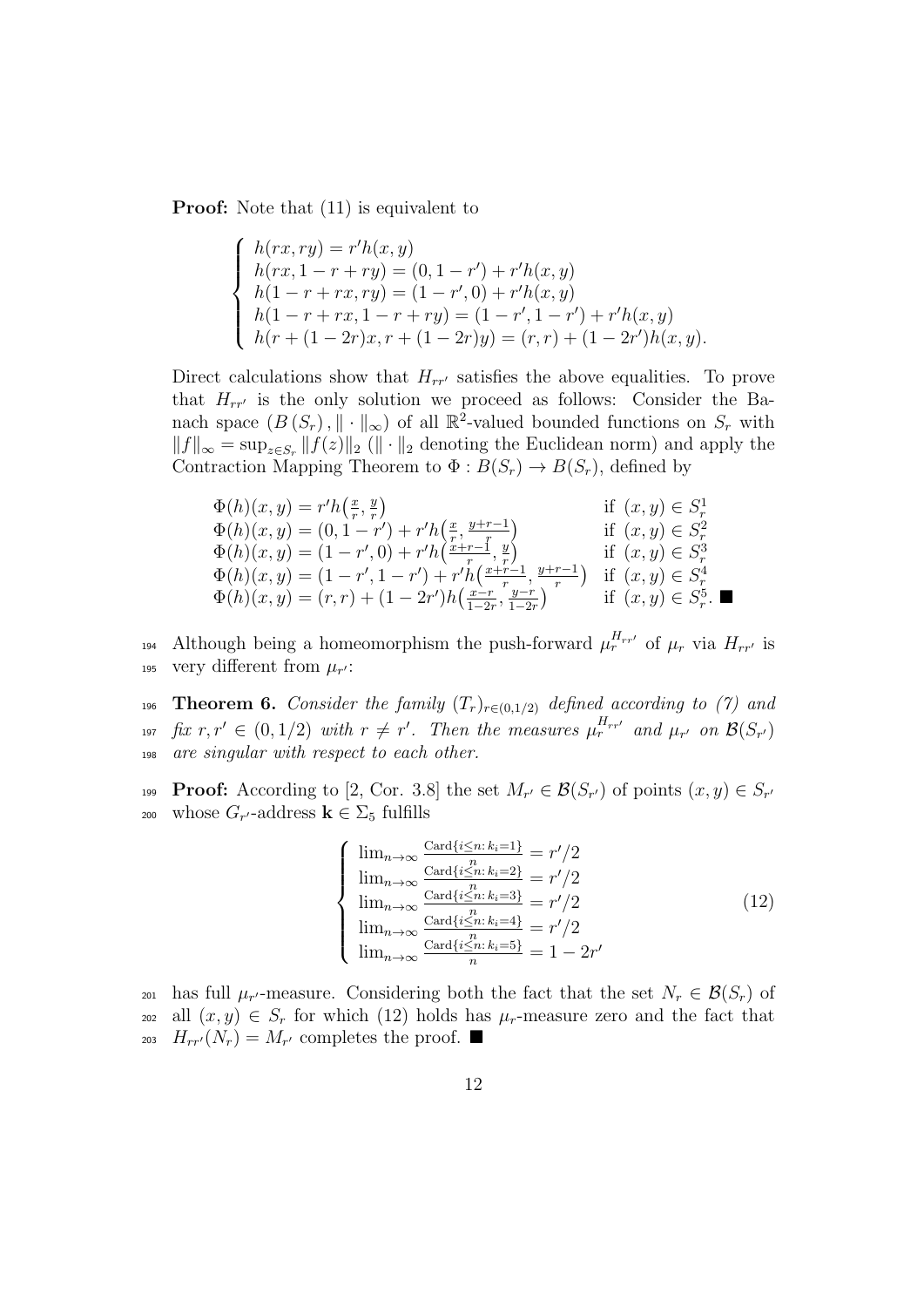204 **Remark 7.** It is straightforward to construct copulas  $A, B \in \mathcal{C}, A \neq B$ , with 205 a support having  $\lambda_2$ -measure zero for which there exists a homeomorphism 206 *H* :  $S_A \rightarrow S_B$  between their supports which is at the same time an isomor-207 phism of the corresponding doubly stochastic measure spaces  $(S_A, \mathcal{B}(S_A), \mu_A)$ 208 and  $(S_B, \mathcal{B}(S_B), \mu_B)$ . In fact, setting  $A = M$  and  $B = W$  yields a very simple example. For the copulas  $(A_r)_{r \in (0,1/2)}$ , however, Theorem 6 shows that the <sup>210</sup> situation is completely different.

**Remark 8.** The function  $H_{rr'}$  could alternatively have been constructed on full  $[0, 1]^2$  as follows: Let  $v_1^r, v_4^r, v_5^r$  denote the first coordinates of the functions  $w_1^r, w_4^r, w_5^r$  for every  $r \in (0, 1/2)$ . Set  $g_0(x) = x$  for every  $x \in [0, 1]$  and define a sequence  $(g_n)_{n\in\mathbb{N}}$  of functions on [0, 1] recursively by

$$
g_{n+1} \circ v_i^r(x) := v_i^{r'} \circ g_n(x).
$$

211 for every  $i \in \{1, 4, 5\}$ . It is straightforward to verify that  $(g_n)_{n \in \mathbb{N}}$  converges  $_{212}$  uniformly to a homeomorphism  $g : [0,1] \rightarrow [0,1]$ , fulfilling  $H_{rr'}(x,y) =$  $(g(x), g(y))$  for all  $x, y \in S_r$ . Setting  $G_{rr'}(x, y) := (g(x), g(y))$  therefore defines a homeomorphism  $G_{rr'}$  on  $[0, 1]^2$  which is an extension of  $H_{rr'}$ . According to <sup>215</sup> [1, 21] we can find  $\lambda$ -preserving transformations  $f_1^r, f_2^r : [0,1] \to [0,1]$  such 216 that  $A_r(x,y) = \lambda \{ z \in [0,1] : f_1^r(z) \le x, f_2^r(z) \le y \}$  for all  $x, y \in [0,1],$ 217 so the push-forward of  $\mu_M$  via  $(f_1^r, f_2^r)$  coincides with  $\mu_r$ . The probability  $\mu_M^{G \circ (f_1^r, f_2^r)}$  is an extension of  $\mu_r^{H_{rr'}}$  to  $\mathcal{B}(\mathbb{I}^2)$  assigning mass zero to all Borel sets  $U \in \mathcal{B}(\mathbb{I}^2)$  with  $U \cap S_{r'} = \emptyset$ . Taking into account that *g* is not <sup>220</sup> λ-preserving,  $μ_M^{G \circ (f_1^r, f_2^r)}(S_{r'})$  is not doubly stochastic.

 $_{221}$  As next step we will take a closer look to  $H_{rr'}$  from the viewpoint of diffe- rentiable transformations of measure spaces. We start with the subsequent definitions containing the relevant ideas in the general setting, for more de-tails see [24, 25].

**Definition 9.** A collection *U* of open sets in a metric space  $(\Omega, \rho)$  is called a 226 *substantial family* for a measure  $\mu$  on  $\mathcal{B}(\Omega)$  if the following conditions hold:

227 a) There exists a constant  $\beta > 0$  such that for each  $U \in \mathcal{U}$  there is an  $228$  open ball *B* containing *U* and satisfying  $0 < μ(B) < βμ(U)$ .

229 b) For each  $x \in \Omega$  and for each  $\delta > 0$ , there is a set  $U = U(x, \delta) \in \mathcal{U}$ 230 satisfying diam $(U) < \delta$  as well as  $x \in U$ .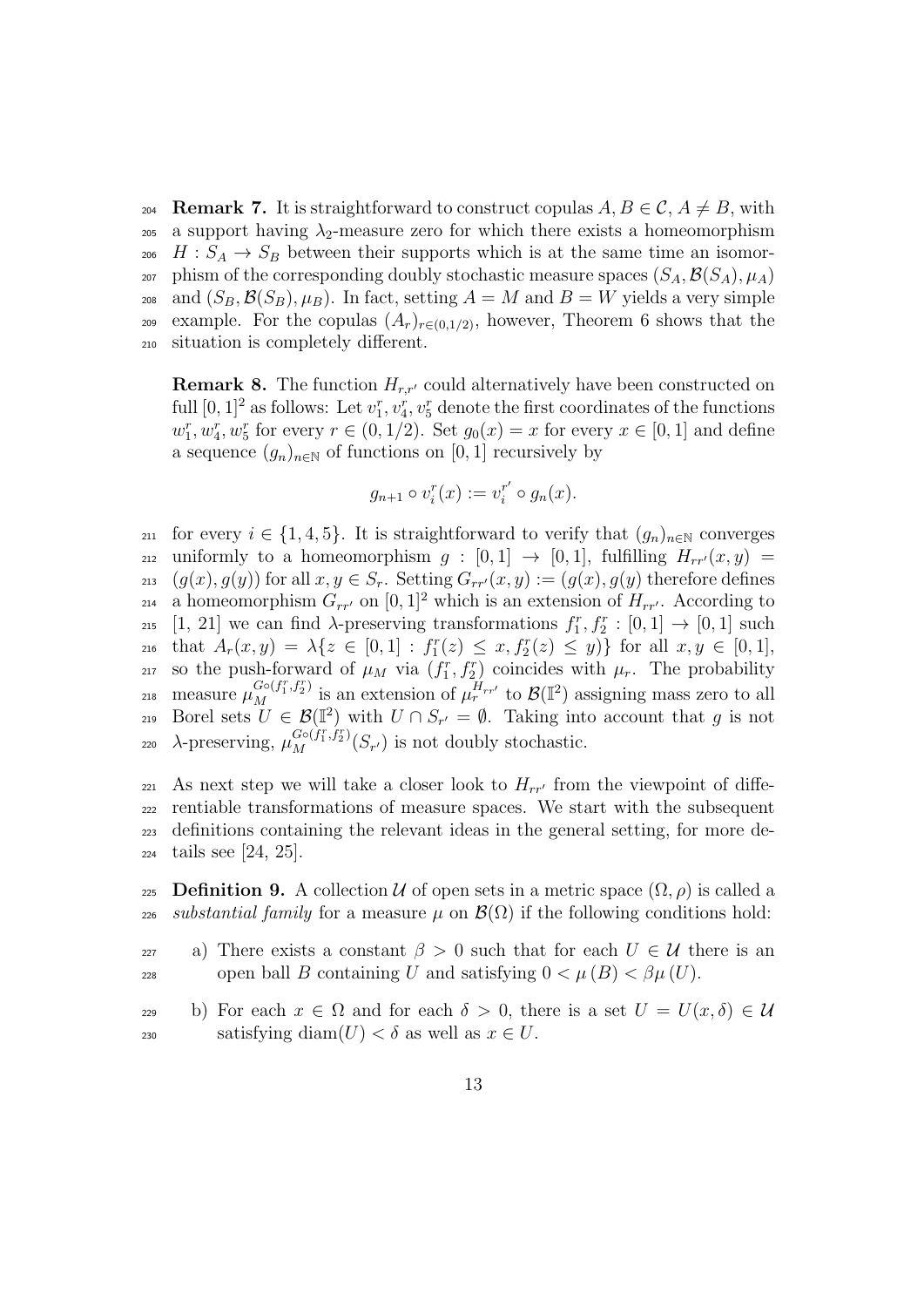**Definition 10.** Let  $(\Omega, \Lambda, \mu)$  and  $(\Omega', \Lambda', \mu')$  be measure spaces,  $f : \Omega \to \Omega'$ 231 232 a function with *f*(*A*)  $\in$  Λ' for all *A*  $\in$  Λ, and *U* a family of subsets in Λ. We say that *f* is *U*-differentiable with respect to  $\mu$  and  $\mu'$  at  $x \in \Omega$  if there exists  $234$  a real number  $\alpha$  satisfying

$$
\alpha = \lim_{\gamma \to 0} \left( \sup \left\{ \frac{\mu'(f(U))}{\mu(U)} : x \in U \in \mathcal{U} \text{ and } \text{diam}(U) < \gamma \right\} \right)
$$
\n
$$
= \lim_{\gamma \to 0} \left( \inf \left\{ \frac{\mu'(f(U))}{\mu(U)} : x \in U \in \mathcal{U} \text{ and } \text{diam}(U) < \gamma \right\} \right).
$$

235 If such an  $\alpha$  exists it is called the *U*-derivative of f at x (with respect to  $\mu$  $_{236}$  and  $\mu'$ ).

For each  $r \in (0, 1/2)$  let  $S_r^*$  denote the set of all points in  $S_r$  with unique  $_{238}$   $G_r$ -address. The proof of the following lemma is straightforward:

**Lemma 11.** *Consider the family*  $(T_r)_{r \in (0,1/2)}$  *defined according to (7). For every*  $r \in (0, 1/2)$  *the family*  $\mathcal{U}_r^*$  *consisting of all sets of the form* 

$$
w_{k_1}^r \circ \cdots \circ w_{k_n}^r ((0,1)^2 \cap S_r^*) : n \in \mathbb{N}
$$
 and  $k_i \in \{1,2,3,4,5\}$ 

*is substancial for*  $\mu_r$  *on*  $\mathcal{B}(S_r^*)$ *.* 

Being doubly stochastic  $\mu_r$  has no point masses, hence  $\mu_r(S_r^*) = 1$  holds and we can also work with the class  $\mathcal{U}_r$  consisting of all sets of the form

$$
w_{k_1}^r \circ \cdots \circ w_{k_n}^r ((0,1)^2 \cap S_r) : n \in \mathbb{N}
$$
 and  $k_i \in \{1,2,3,4,5\}$ .

**Theorem 12.** *Consider the family*  $(T_r)_{r \in (0,1/2)}$  *according to (7) and fix*  $r, r' \in$  $\mathbb{Z}_{241}$   $(0,1/2)$  with  $r \neq r'$ . Then there exists a set  $M_r \subseteq S_r$  with  $\mu_r$ -measure one 242 such that  $H_{rr'}$ :  $S_r \longrightarrow S_{r'}$  is  $\mathcal{U}_r$ -differentiable with respect to  $\mu_r$  and  $\mu_{r'}$  at *every*  $(x, y) \in M_r$ . At every  $(x, y) \in M_r$  the value of the  $\mathcal{U}_r$  derivative is zero.

**Proof:** Again applying Corollary 3.8 in [2] it follows that the set  $M_r \in \mathcal{B}(S_r)$ 245 of points  $(x, y) \in S_r$  whose  $G_r$ -address  $\mathbf{k} \in \Sigma_5$  fulfills

$$
\begin{cases}\n\lim_{n\to\infty} \frac{\text{Card}\{i\leq n: k_i=1\}}{n} = r/2\\ \n\lim_{n\to\infty} \frac{\text{Card}\{i\leq n: k_i=2\}}{n} = r/2\\ \n\lim_{n\to\infty} \frac{\text{Card}\{i\leq n: k_i=3\}}{n} = r/2\\ \n\lim_{n\to\infty} \frac{\text{Card}\{i\leq n: k_i=4\}}{n} = r/2\\ \n\lim_{n\to\infty} \frac{\text{Card}\{i\leq n: k_i=5\}}{n} = 1 - 2r\n\end{cases}
$$
\n(13)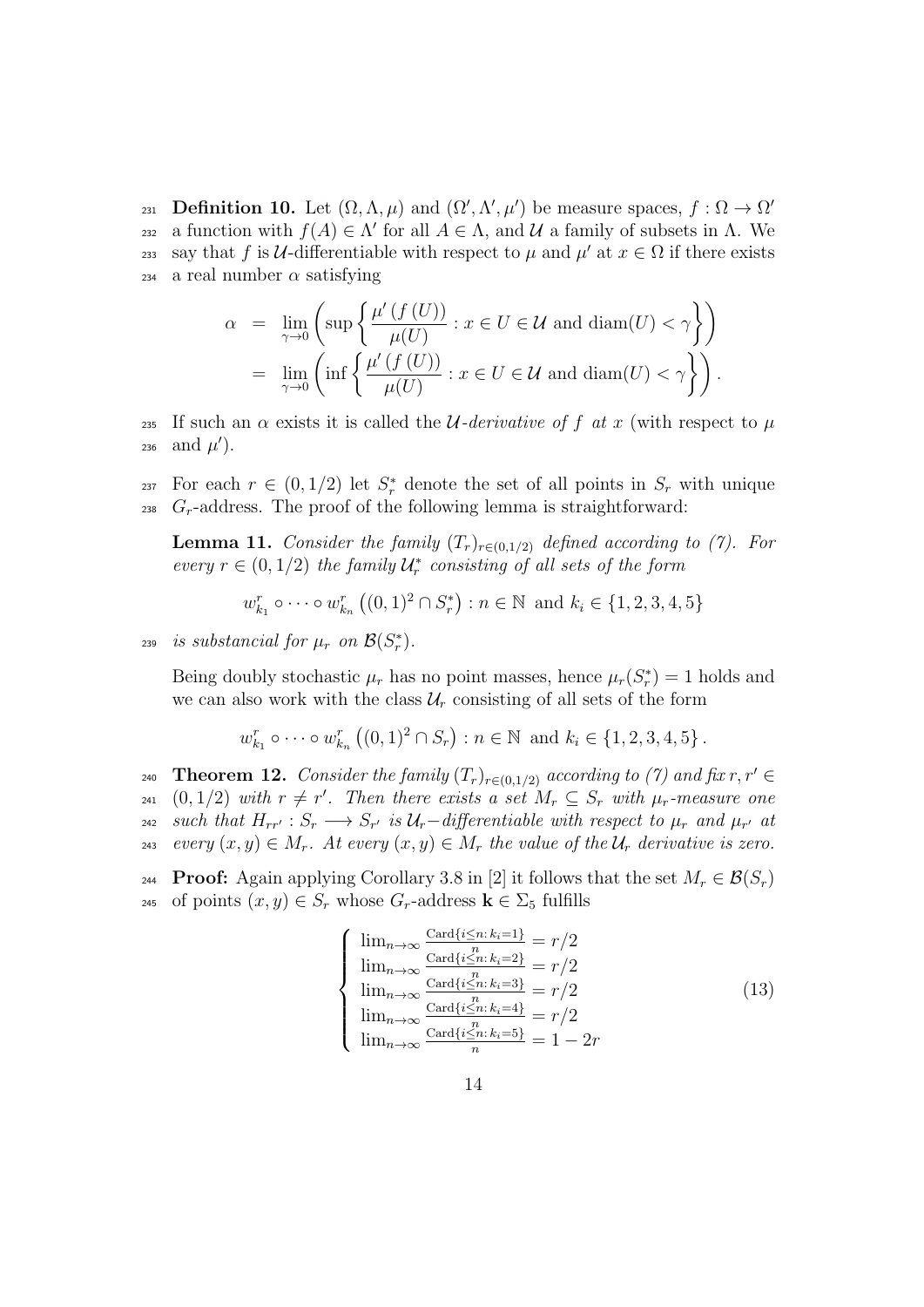has full  $\mu_r$ -measure. Suppose now that  $(x, y) \in M_r$ , that  $G_r(\mathbf{k}) = (x, y)$  and define  $f_m^5(\mathbf{k}) = \text{Card}\{i \leq m : k_i = 5\}/m$  for every  $m \in \mathbb{N}$ . The function

$$
g: z \mapsto \left(\frac{r'}{r}\right)^{1-z} \left(\frac{1-2r'}{1-2r}\right)^z
$$

is continuous in  $z_0 = (1 - 2r) \in (0, 1)$  and fulfills  $g(z_0) < 1$ . Hence, for every  $\varepsilon > 0$  we can find a constant  $a < 1$  and an index  $m_0 = m_0(\varepsilon)$  such that for all  $m \geq m_0$  we have  $g(f_m^5(\mathbf{k})) < a < 1$  as well as  $a^m < \varepsilon$ . Set  $\gamma := g(f_{m_0}^5(\mathbf{k}))^{m_0}$ , then every  $U \in \mathcal{U}_r$  with  $(x, y) \in U$  and  $\text{diam}(U) < \gamma$  is of the form

$$
U_m := w_{k_1}^r \circ \cdots \circ w_{k_m}^r ((0,1)^2 \cap S_r).
$$

<sup>246</sup> with  $m \geq m_0$ . For each such  $U_m$  we get

$$
\frac{\mu_{r'}(H_{rr'}(w_{k_1}\circ\cdots\circ w_{k_m}(S_r)))}{\mu_r(w_{k_1}\circ\cdots\circ w_{k_m}(S_r))} = \frac{\left(\frac{r'}{2}\right)^{m(1-f_m^5(\mathbf{k}))}(1-2r')^{mf_m^5(\mathbf{k})}}{\left(\frac{r}{2}\right)^{m(1-f_m^5(\mathbf{k}))}(1-2r)^{mf_m^5(\mathbf{k})}} = g(f_m^5(\mathbf{k}))^m < \varepsilon.
$$

<sup>247</sup> This completes the proof since  $(x, y) \in M_r$  was arbitrary.

 So far in this paper we have only considered elements of the family <sup>249</sup>  $(T_r)_{r \in (0,1/2)}$  defined according to (7) which all induce just-touching IFSP. To simplify matters we could also have started with transformation matrices that induce totally disconnected IFSP. The reasons for choosing  $(T_r)_{r \in (0,1/2)}$  according to (7) were that (i) the family induces IFSPs that consist of only five transformations (which is impossible for the totally disconnected set- ting), (ii) the chosen approach shows that double addresses don't cause too much technical problems and, (iii) the family has already been discussed in various papers (see [4, 9, 17, 28, 29]). We will, however, close this section by taking a look to the totally disconnected setting and mention some alter- native simple proofs valid in this situation. Note that the copulas we will consider are generalized shuffles of Min (see [13, 30]).

consider the transformation matrices  $(M_r)_{r\in(0,1/2)}$ , defined by

$$
M_r = \begin{pmatrix} \frac{r}{2} & 0 & 0 & 0 & 0 & \frac{r}{2} \\ 0 & 0 & \frac{1-2r}{4} & 0 & 0 & 0 \\ 0 & 0 & 0 & 0 & \frac{1-2r}{4} & 0 \\ 0 & \frac{1-2r}{4} & 0 & 0 & 0 & 0 \\ 0 & 0 & 0 & \frac{1-2r}{4} & 0 & 0 \\ \frac{r}{2} & 0 & 0 & 0 & 0 & \frac{r}{2} \end{pmatrix}
$$
(14)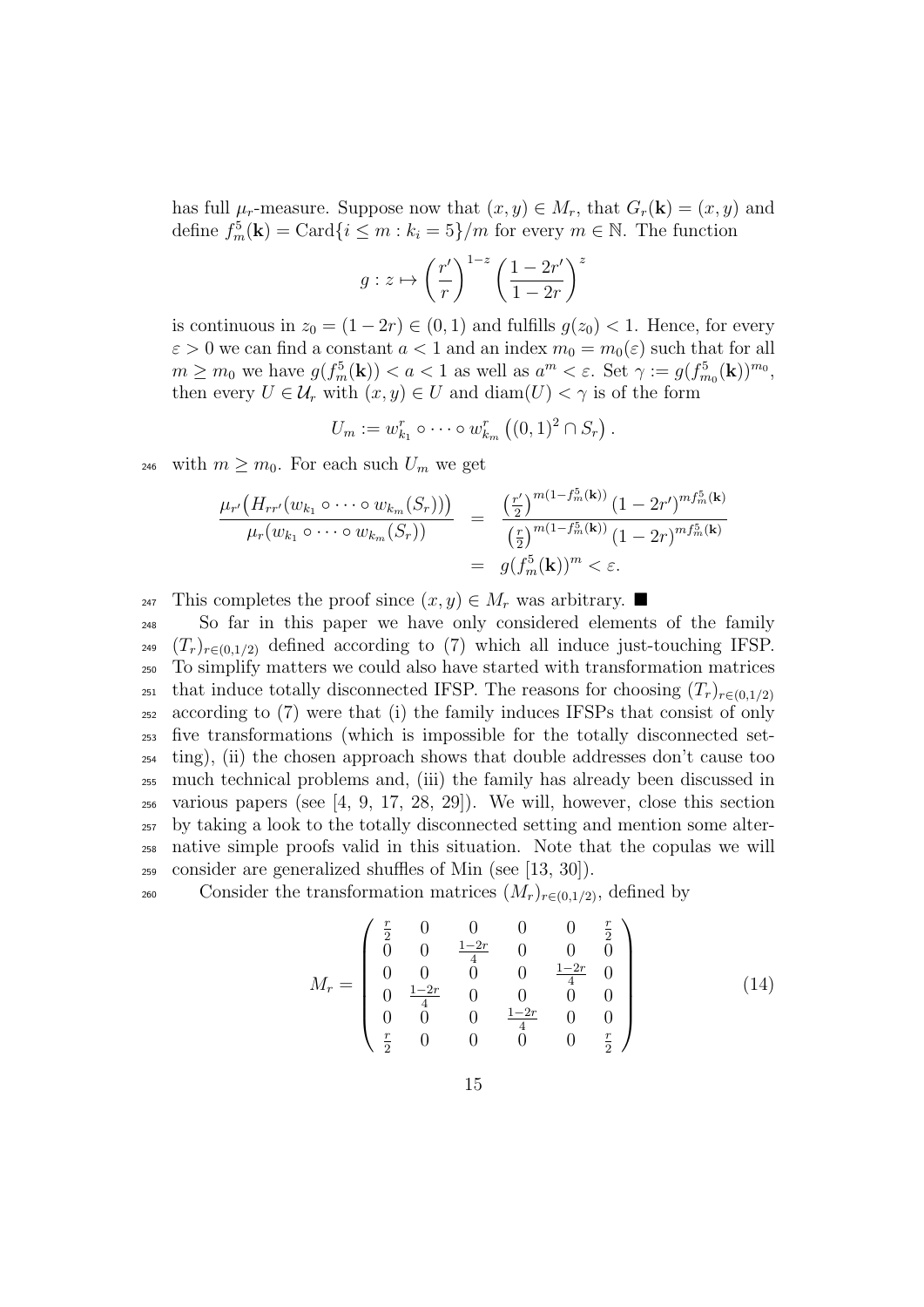

Figure 3: Image plot of the (natural) logarithm of the density of  $\mathcal{V}_{M_r}^3(\Pi)$  for  $r = 1/4$  (left) and  $r = 1/3$  (right),  $M_r$  according to Eq.(14).

and, as before, let  $w_1^r, \ldots, w_8^r : \mathbb{I}^2 \to \mathbb{I}^2$  denote the corresponding similarities of the IFSP, whereby the contraction factor of  $w_1^r, w_2^r, w_3^r, w_4^r$  is  $r$  and that of  $w_5^r, w_6^r, w_7^r, w_8^r$  is  $(1-2r)/4$ . Define the remaining quantities  $\mu_r^{\star}, A_r^{\star}, S_i^r, Q_i^r$ , etc. analogous to before. Figure 3 depicts the densities of  $V_{M_r}^3(\Pi)$  for the cases  $r = 1/4$  and 1/3, Figure 4 the copula  $V_{M_r}^3(\Pi)$  and its density for  $r = 1/4$ . The IFSP induced by  $M_r$  is totally disconnected, so the address map  $G_r : \Sigma_8 \to S_r$ , defined according to (4), is a homeomorphism for every  $r \in (0, 1/2)$ . Defining the function  $F_r : S_r \to S_r$  (see [2] for the analogous construction in the just touching case) by

$$
F_r(x,y) := \sum_{i=1}^8 (w_i^r)^{-1}(x,y) \mathbf{1}_{w_i^r(S_r)}(x,y).
$$

261 Then it follows immediately that the dynamical systems  $(\Sigma_8, \sigma)$  and  $(S_r, F_r)$ <sup>262</sup> are topologically equivalent (see [31]), i.e. the following diagram is commu-<sup>263</sup> tative:

$$
\Sigma_8 \xrightarrow{G_r} S_r
$$
  
\n
$$
\sigma \downarrow \qquad \qquad \downarrow F_r
$$
  
\n
$$
\Sigma_8 \xrightarrow{G_r} S_r
$$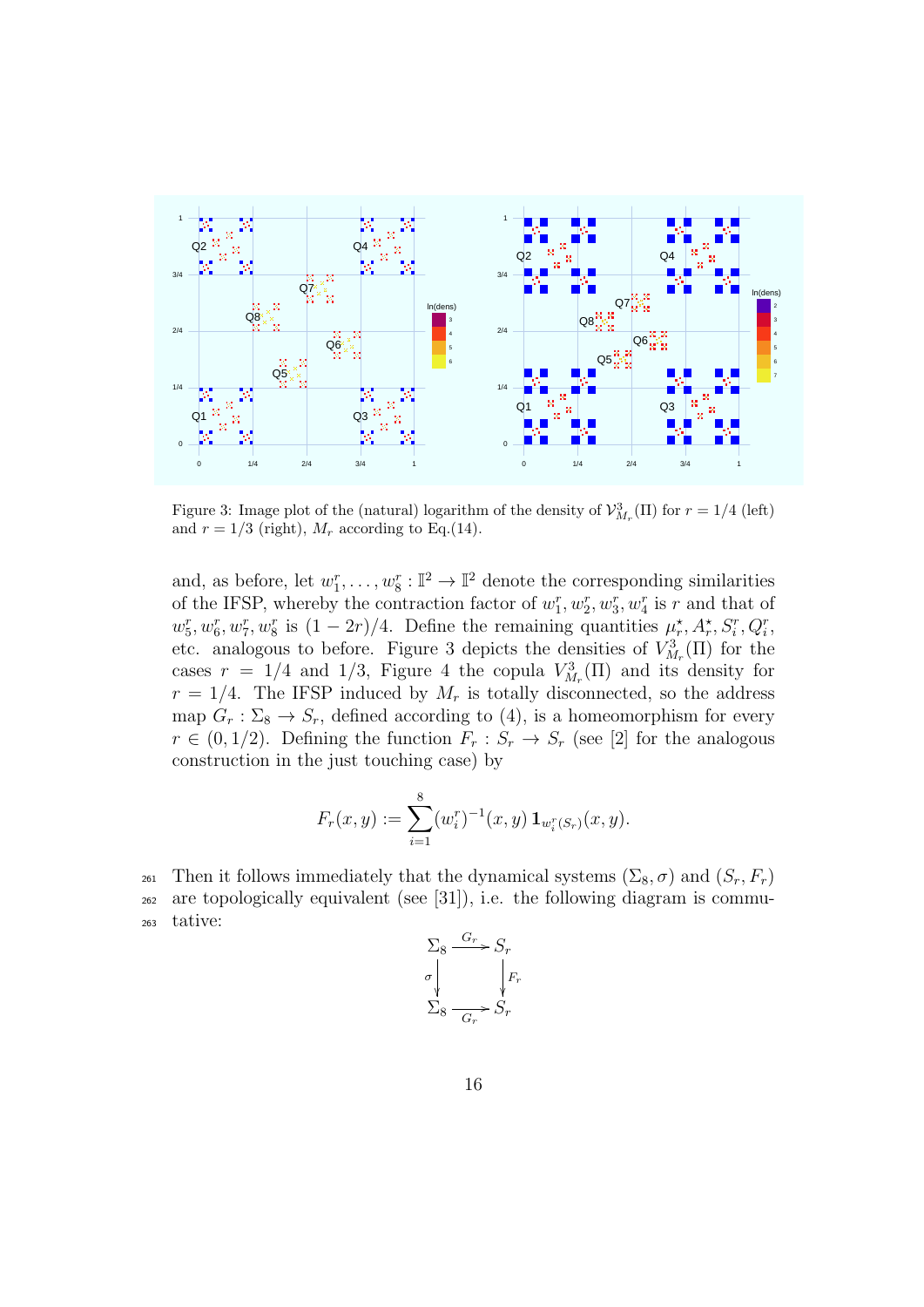

Figure 4: Image plot of the (natural) logarithm of the density of  $\mathcal{V}_{M_r}^3(\Pi)$  (left) and image plot of the copula  $\mathcal{V}_{M_r}^3(\Pi)$  (right) for  $r = 1/4$  (white/gray lines depict contours).

As direct consequence we get that  $(S_r, F_r)$  is chaotic in the sense of Barnsley (see [6, pp. 168]), so  $F_r$  is topologically transitive and the set of period points in  $S_r$  with respect to  $F_r$  is dense. Additionally, for every pair  $r, r' \in (0, 1/2)$ the dynamical systems  $(S_r, F_r)$  and  $(S_{r'}, F_{r'})$  are topologically equivalent and

$$
H_{rr'} := G_{r'} \circ G_r^{-1}
$$

is a homeomorphism between  $S_r$  and  $S_{r'}$ . For every  $r \in (0,1/2)$  define the probability measure  $P_r$  on  $\mathcal{B}(\Sigma_8)$  according to (5), whereby

$$
p_j := \begin{cases} \frac{r}{2} & \text{if } j \in \{1, 2, 3, 4\} \\ \frac{1-2r}{4} & \text{if } j \in \{5, 6, 7, 8\}. \end{cases}
$$

264 Then the dynamical systems  $(\Sigma_8, P_r, \sigma)$  and  $(S_r, \mu_r, F_r)$  are isomorphic, i.e. 265 the following diagram is commutative and the homeomorphism  $G_r$  is measure-<sup>266</sup> preserving.

$$
(\Sigma_8, P_r) \xrightarrow{G_r} (S_r, \mu_r)
$$
  
\n
$$
\sigma \downarrow \qquad \qquad \downarrow F_r
$$
  
\n
$$
(\Sigma_8, P_r) \xrightarrow{G_r} (S_r, \mu_r)
$$

<sup>267</sup> Since the shift operator  $\sigma$  on  $(\Sigma_8, P_r)$  is strongly mixing (see [31]) it follows that  $F_r$  is strongly mixing too. Moreover, considering  $r, r' \in (0, 1/2)$  with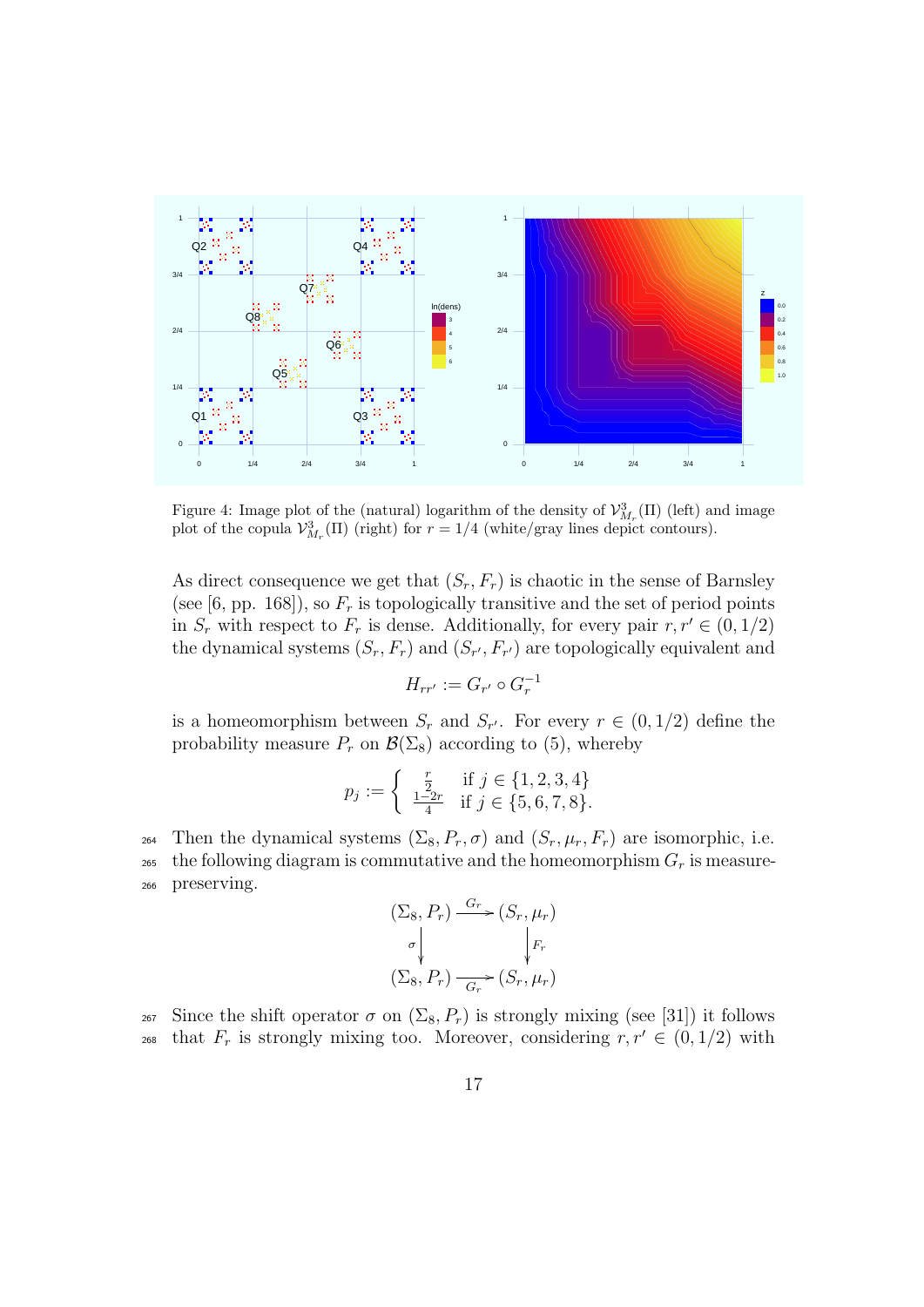$r \neq r'$ , Birkhoff's Ergodic theorem implies that  $P_r$  and  $P_{r'}$  are singular with respect to each other, from which in turn it follows immediately that  $\mu_r^{H_{rr'}}$  $\mu_{r'}$  are singular with respect to each other.

# <sup>272</sup> **4. Hausdorff dimensions of related sets**

<sup>273</sup> As mentioned before in this section we will consider some sets related to  $t_{274}$  the function  $H_{rr'}$  and calculate their Hausdorff dimensions. As straightfor-<sup>275</sup> ward consequence of the result [5] proved by Banach in 1925 characterizing <sup>276</sup> monotone functions that are absolutely continuous, one has the following <sup>277</sup> property (see [18, 24]): *f* transforms a set of measure zero onto a set of mea-<sup>278</sup> sure one if and only if *f* is a non-constant singular function. The results in Section 3 imply that we are in a similar situation here - the function  $H_{rr'}$ maps a set of  $\mu_r$ -measure zero onto a set of  $\mu_{r'}$ -measure one and, additionally, 281 is  $U_r$ -differentiable  $\mu_r$ -almost everywhere (with derivative equal to zero).

282 We now return to the family  $(T_r)_{r \in (0,1/2)}$  defined according to (7) and 283 calculate the Hausdorff dimension of the set  $M_r \subseteq S_r$  fulfilling (13). Doing <sup>284</sup> so we will apply the following Frostman-type lemma (for a proof see [16, pp. <sup>285</sup> 60-61]) and consider (open) squares of the form  $Q = w_{k_1} \circ \ldots \circ w_{k_m}((0,1)^2)$ for *m* sufficiently big instead of open balls  $B_{\gamma}(x)$  of radius  $\gamma$  around  $x \in \mathbb{R}^d$ 286 <sup>287</sup> (the proof can easily be adjusted accordingly).

**Lemma 13 ([16]).** *Consider*  $M \in \mathcal{B}(\mathbb{R}^d)$  and a finite Borel measure  $\mu$  on <sup>289</sup> *M*. Then the following assertions hold for the Hausdorff dimension  $\dim_H(M)$ <sup>290</sup> *of M:*

1. *If*  $\limsup_{\gamma \to 0} \frac{\mu(B_{\gamma}(x))}{\gamma^{s}}$ 291 **i** 1. If  $\limsup_{\gamma \to 0} \frac{\mu(B_{\gamma}(x))}{\gamma^{s}}$  is bounded on M then  $\dim_{\mathrm{H}} (M) \leq s$ .

2. If there exists a constant  $a > 0$  such that  $\liminf_{\gamma \to 0} \frac{\mu(B_\gamma(x))}{\gamma^s}$ 292 *i* 2. If there exists a constant  $a > 0$  such that  $\liminf_{\gamma \to 0} \frac{\mu(B_\gamma(x))}{\gamma^s} > a > 0$  on 293 *M then* dim<sub>H</sub>  $(M)$  *> s.* 

**Theorem 14.** *Consider the family*  $(T_r)_{r \in (0,1/2)}$  *defined according to (7) and*  $f(x, r, r' \in (0, 1/2)$  *with*  $r \neq r'$ . Then there exists a set  $\Lambda_{r,r'} \subseteq S_r$  with  $\mu_r(\Lambda_{r,r'})=0$ , Hausdorff dimension

$$
\dim_{\mathrm{H}}(\Lambda_{r,r'}) = \frac{2r'\ln r' + (1 - 2r')\ln(1 - 2r') - 2r'\ln 2}{2r'\ln r + (1 - 2r')\ln(1 - 2r)},\tag{15}
$$

 $a_{297}$  *and*  $\mu_{r'}(H_{rr'}(\Lambda_{r,r'})) = 1$ *.*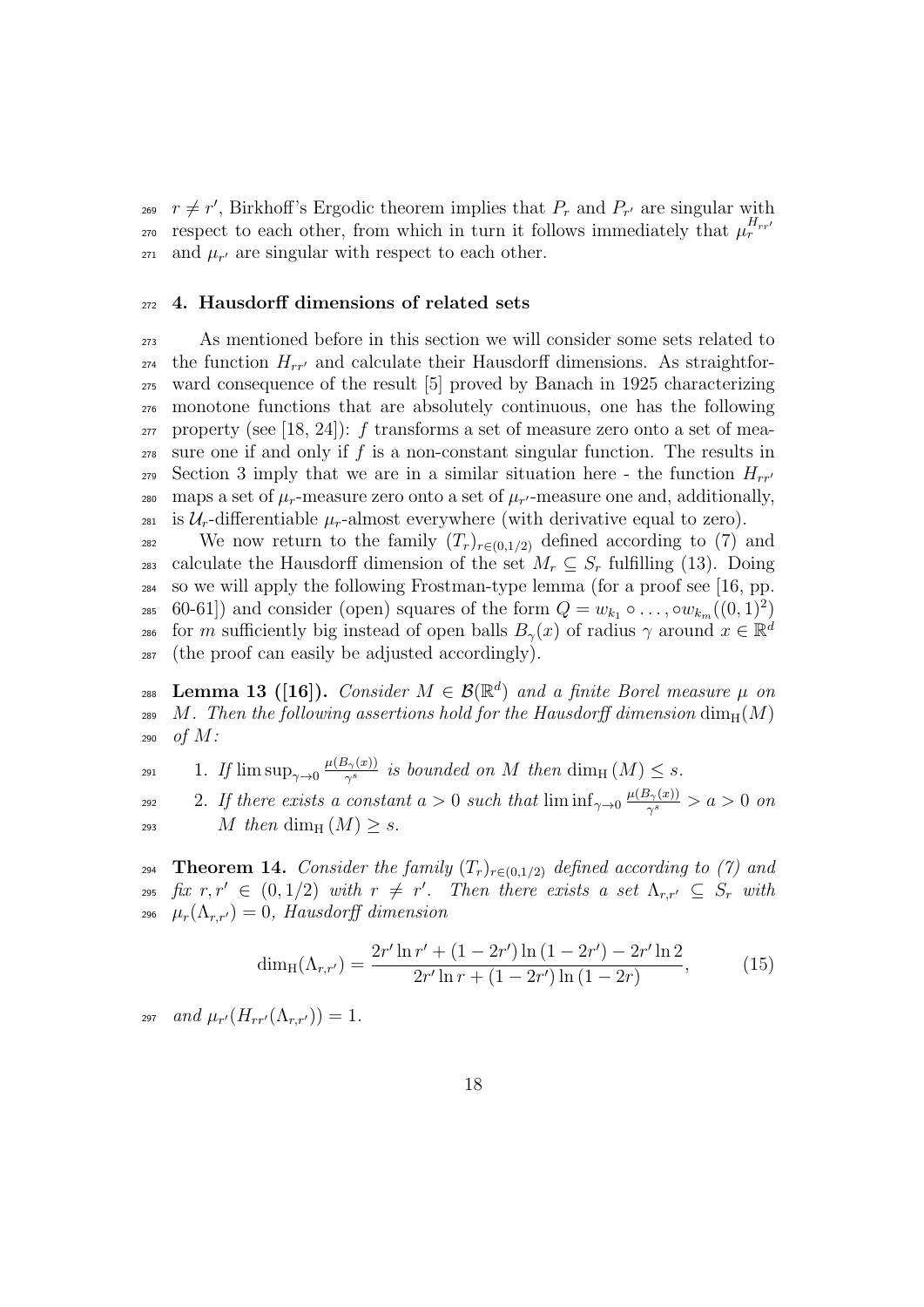**Proof:** We consider the set  $\Lambda_{r,r'} \subseteq S_r$  of all points  $(x, y)$  whose  $G_r$ -address fulfills (12). Obviously  $\mu_r(\Lambda_{r,r'})=0$  and  $\mu_{r'}(H_{rr'}(\Lambda_{r,r'}))=1$  holds, so the theorem is proved if we can show that  $\dim_H(\Lambda_{r,r'})$  fulfills (15). Let *s* denote the right-hand-side of (15) and set  $\mu(A) := \mu_{r'}(H_{rr'}(A))$  for every  $A \in \mathcal{B}(S_r)$ . Then we have to show that for each  $(x, y) \in \Lambda_{r,r'}$  with  $G_r$ -address  $\mathbf{k} \in \Sigma_5$ 

$$
\lim_{n\to\infty}\frac{\mu(w_{k_1}\circ\cdots\circ w_{k_n}((0,1)^2))}{|w_{k_1}\circ\cdots\circ w_{k_n}((0,1)^2)|^s}=1
$$

 $_{298}$  holds, whereby  $|Q|$  denotes the side length of the square  $Q$ . Setting  $f_n^5(\mathbf{k}) =$ 299 Card $\{i \leq n : k_i = 5\}/n$  for every  $n \in \mathbb{N}$  it follows that

$$
\frac{\mu(w_{k_1}\circ\cdots\circ w_{k_n}((0,1)^2))}{|w_{k_1}\circ\cdots\circ w_{k_n}((0,1)^2)|^s} = \frac{\left(\left(\frac{r'}{2}\right)^{1-f_n^5(\mathbf{k})}(1-2r')^{f_n^5(\mathbf{k})}\right)^n}{\left(r^{1-f_n^5(\mathbf{k})}(1-2r)^{f_n^5(\mathbf{k})}\right)^{ns}}.
$$

300 Using  $\lim_{n\to\infty} f_n^5(\mathbf{k}) = (1-2r')$  it is straightforward to verify that the right- $_{301}$  hand-side converges to 1 for  $n \to \infty$ . 302

Slightly modifying the proof of Theorem 14 and starting with the set  $\Lambda_{r,r'} \subseteq$ 304 *S<sub>r</sub>* of all points  $(x, y) \in S_r$  such that (13) instead of (12) holds, yields the <sup>305</sup> following result:

306 **Corollary 15.** Consider the family  $(T_r)_{r \in (0,1/2)}$  defined according to (7) and  $f(x, r, r' \in (0, 1/2)$  *with*  $r \neq r'$ . Then there exists a set  $\Lambda_{r,r'} \subseteq S_r$  with  $\mu_r(\Lambda_{r,r'})=1$ , *Hausdorff dimension* 

$$
\dim_{\mathrm{H}}(\Lambda_{r,r'}) = \frac{2r\ln r + (1-2r)\ln(1-2r) - 2r\ln 2}{2r\ln r' + (1-2r)\ln(1-2r')} \tag{16}
$$

*and*  $\mu_{r'}(H_{rr'}(\Lambda_{r,r'})) = 0$ .

Obviously the strong interrelation between  $\Sigma_5$  and  $S_r$  established by the address map *G<sup>r</sup>* is closely related with the *N*-adic representation

$$
x = \sum_{i=1}^{\infty} \frac{c_i(x)}{N^k}, \quad c_i(x) \in \{0, 1, ..., N-1\} \ \forall i \in \mathbb{N}
$$

of points  $x$  in the unit interval  $\mathbb{I}$ . Pursuing the work started by Besicovitch [7], Eggleston [15] proved that the set  $\Gamma$  of points  $x \in \mathbb{I}$  satisfying

$$
\lim_{n \to \infty} \frac{\text{Card}\{i \le n : c_i(x) = j\}}{n} = d_j,
$$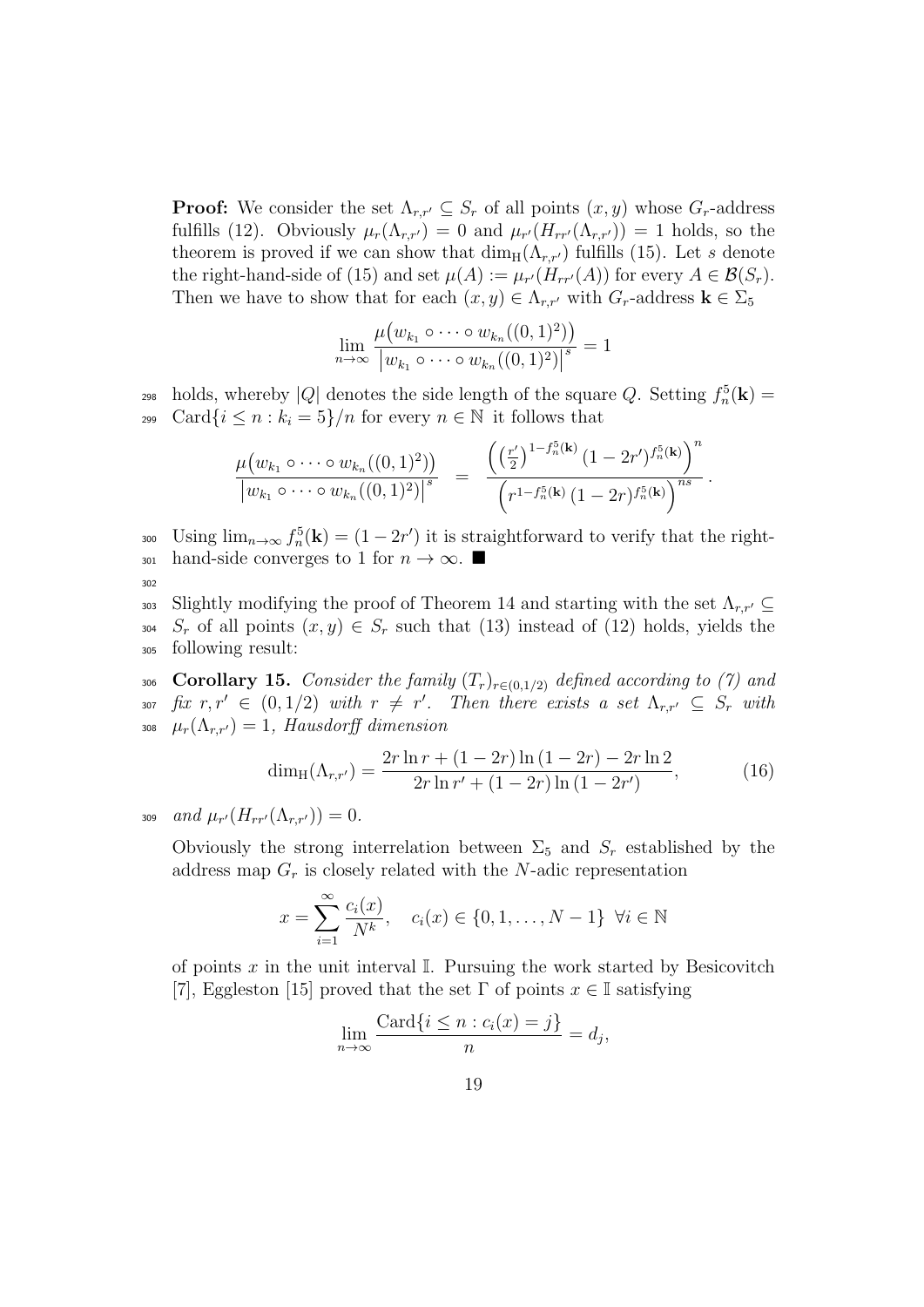for every  $j \in \{0, \dots, N-1\}$   $(d_j \geq 0 \text{ and } \sum_{j=0}^{N-1} d_j = 1)$  has Hausdorff dimension

$$
\dim_{\mathrm{H}}(\Gamma) = -\frac{\sum_{i=0}^{N-1} d_i \ln d_i}{\ln N}.
$$

<sup>310</sup> Taking this fact into account, we can prove the following Eggleston-Besicovitch-

 $\gamma$ <sub>311</sub> type result for subsets of  $S_r$ , that generalizes Theorem 14 and Corollary 15.

**Theorem 16.** *Consider the family*  $(T_r)_{r \in (0,1/2)}$  *defined according to (7) and fix*  $r \in (0, 1/2)$  *as well as five numbers*  $d_1, \ldots, d_5 > 0$  *fulfilling*  $\sum_{j=1}^5 d_j = 1$ *. Then the set*  $\Gamma \subseteq S_r$  *consisting of all points*  $(x, y) \in S_r$  *whose address*  $\mathbf{k} \in \Sigma_5$ *fulfills*

$$
\lim_{n \to \infty} \frac{\text{Card}\{i \le n : k_i = j\}}{n} = d_j
$$

*for every*  $j \in \{1, \ldots, 5\}$  *has Hausdorff dimension* 

$$
\dim_{\mathrm{H}}(\Gamma) = \frac{\sum_{i=1}^{5} d_i \ln d_i}{(d_1 + d_2 + d_3 + d_4) \ln r + d_5 \ln (1 - 2r)}.
$$

<sup>312</sup> **Proof:** The result can be proved in the same manner as Theorem 14 by defining the only self-similar measure  $\mu$  satisfying  $\mu(w_j(S_r)) = d_j$  for every  $314 \text{ } j \in \{1, \ldots, 5\} \text{ (also see [19]).} \blacksquare$ 

# <sup>316</sup> **Acknowledgments**

317

315

<sup>318</sup> The authors acknowledges the support of the Ministerio de Ciencia e 319 Innovación (Spain) under research project MTM2011-22394.

#### <sup>320</sup> **References**

- $_{321}$  [1] E. de Amo, M. Díaz Carrillo, J. Fernández-Sánchez, Measure-Preserving <sup>322</sup> Functions and the Independence Copula, *Mediterr. J. Math.* **8** (3)  $323$   $(2011), 431-450.$
- $324$  [2] E. de Amo, M. Díaz Carrillo, J. Fernández-Sánchez, Copulas and asso-<sup>325</sup> ciated fractal sets, *J. Math. Anal. Appl.* **386** (2012), 528–541.
- $326$  [3] E. de Amo, M. Díaz Carrillo, J. Fernández-Sánchez, Characterization of <sup>327</sup> all copulas associated with non-continuous random variables, *Fuzzy Set* <sup>328</sup> *Syst.* **191** (2012) 103–112.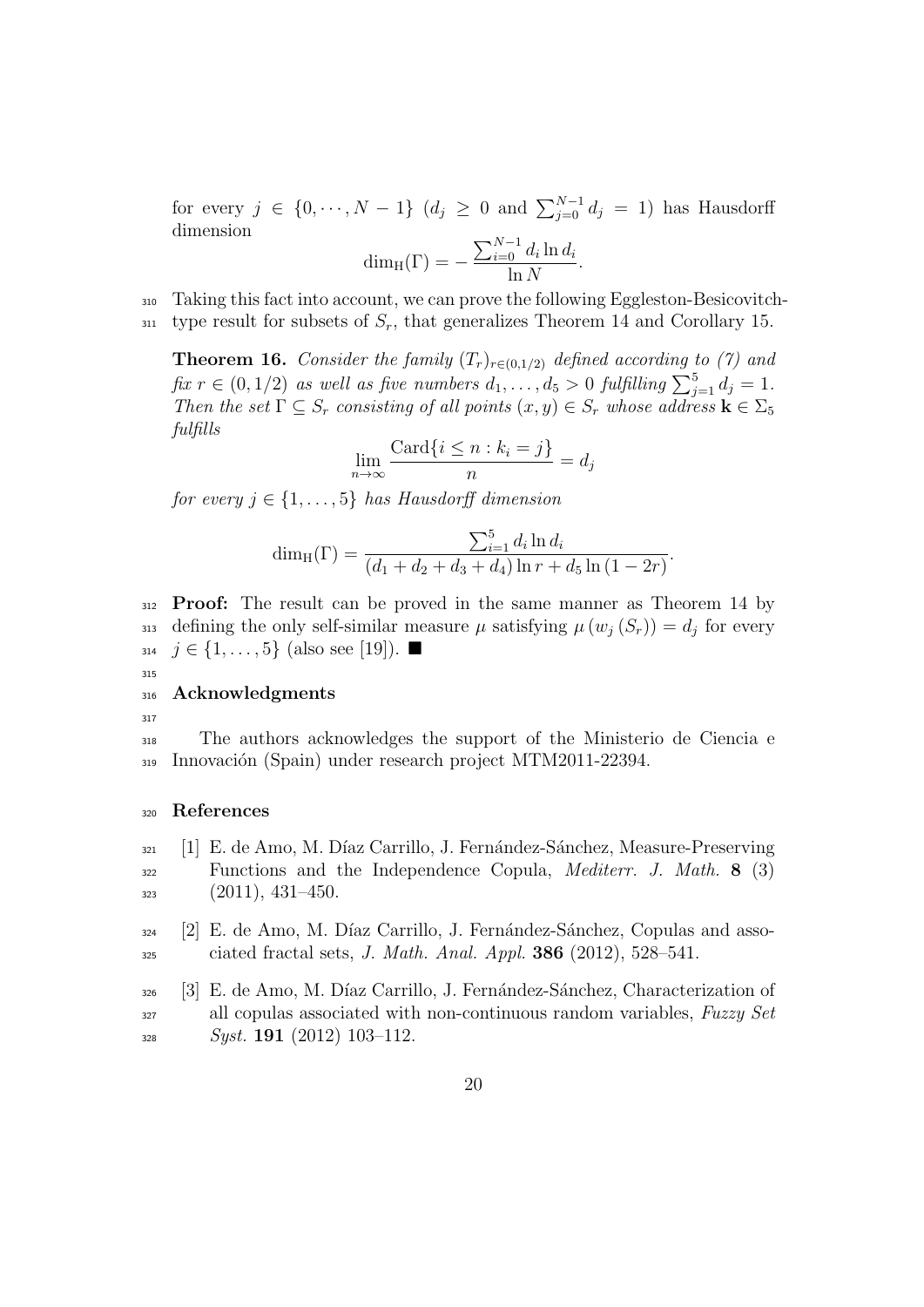- [4] E. de Amo, M. D´ıaz Carrillo, J. Fern´andez-S´anchez, A. Salmer´on, Mo- ments and associated measures of copulas with fractal support, *Appl. Maths. Comput.* **218** (2012), 8634-8644.
- [5] S. Banach, Sur les lignes rectificables et les surfaces dont l´aire est finie, *Fund. Math.* **7** (1925), 225–236.
- [6] M.F. Barnsley, *Fractals everywhere*, Academic Press, Cambridge, 1993.
- [7] A. Besicovitch, On the sum of the digits of real numbers represented in the dyadic system, *Math. Ann.* **110** (1934), 321–330.
- [8] N. Bourbaki, *General Topology*, Springer Berlin Heidelberg New York, 338 1989.
- [9] A. Charpentier, A. Juri, Limiting dependence structures for tail events with applications to credit derivatives, *J. Appl. Prob.* **43** (2006), 563– 586.
- [10] W.F. Darsow, B. Nguyen, E.T. Olsen, Copulas and Markov processes, *Illinois J. Math.* **36** (4) (1992), 600-642.
- [11] R.M. Dudley, *Real Analysis and Probability*, Cambridge University Press, 2002.
- [12] F. Durante, C. Sempi, Copula theory: an introduction, in P. Jaworski, F. Durante, W. H¨ardle, T. Rychlik (Eds.), *Copula theory and its ap- plications, Lecture Notes in Statistics*–Proceedings, vol 198 (2010), pp. 1–31, Springer, Berlin.
- [13] F. Durante, P. Sarkoci, C. Sempi, Shuffles of copulas, *J. Math. Anal. Appl.* **352** (2) (2009), 914-921.
- [14] G.A. Edgar, *Measure, Topology and Fractal Geometry*, Undergrad. Texts in Math., Springer Berlin Heidelberg New York, 1990.
- [15] H.G. Eggleston, The fractional dimension of a set defined by decimal properties, *Quart. J. Math. Oxford Ser.* **20** (1949), 31–36.
- [16] K.J. Falconer, *Fractal Geometry. Mathematical Foundations and Appli-cations*, John Wiley, 2003.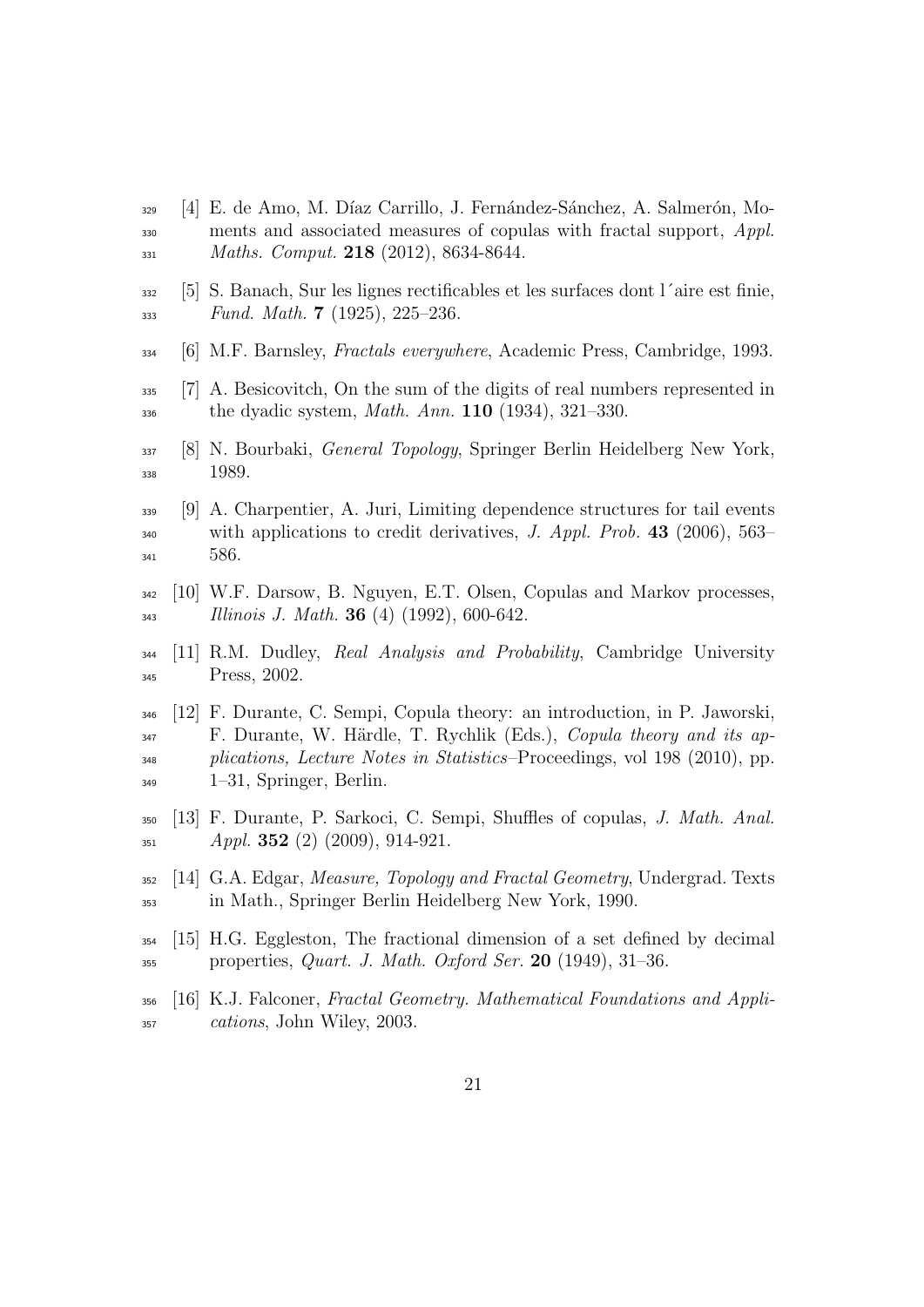- [17] G. Fredricks, R. Nelsen, J.A. Rodr´ıguez-Lallena, Copulas with fractal supports, *Insur. Math. Econ* **37** (2005), 42–48.
- [18] E. Hewitt, K. Stromberg, *Real and Abstract Analysis, A Modern Treat- ment of the Theory of Functions of a Real Variable*, Springer-Verlag, New York, 1965.
- [19] J. Hutchinson, Fractals and self-similarity, *Indiana Univ. Math. J.* **30** (1981), 713–747.
- [20] P. Jaworski, F. Durante, W.F. H¨ardle, T. Rychlik, T. (Eds), *Copula Theory and its Applications*, Lectures Notes in Statistics-Proceedings No. **198** (2010), Springer Berlin Heidelberg.
- [21] A. Koles´arov´a, R. Mesiar, C. Sempi: Measure-preserving transforma-tions, copulae and compatibility, *Mediterr. J. Math.* **5** (2008), 325-339.
- [22] H. Kunze, D. La Torre, F. Mendivil, *Fractal Based Methods in Analysis*, <sup>371</sup> Springer, New York Dordrecht Heidelberg London, 2012.
- [23] R.B. Nelsen, *An Introduction to Copulas* (2nd edn.), Springer Series in Statistics, New York, 2006.
- [24] W. Rudin, *Real and Complex Analysis*, McGraw-Hill, New York, 1966.
- [25] T.W. Sager, Estimation of Multivariate Models, *Ann. Statist.* **6** (4) (1978), 802–812.
- [26] C. Sempi, Copulæ: some mathematical aspects, *Appl. Stoch. Model Bus.* **27** (2010), 37–50.
- [27] A. Sklar, Fonctions de r´epatition `a *n* dimensions et leurs marges, *Publ. Inst. Statidt. Univ. Paris* **8** (1959), 229–231.
- [28] W. Trutschnig, On a strong metric on the space of copulas and its in-duced dependence measure, *J. Math. Anal. Appl.* **384** (2011), 690-705.
- [29] W. Trutschnig, J. Fern´andez-S´anchez, Idempotent and multivariate co-pulas with fractal support, *J. Stat. Plan. Infer.* **142** (2012), 3086-3096.
- [30] W. Trutschnig, J. Fern´andez-S´anchez, Some results on shuffles of two-dimensional copulas, *J. Stat. Plan. Infer.* **143** (2013), 251-260